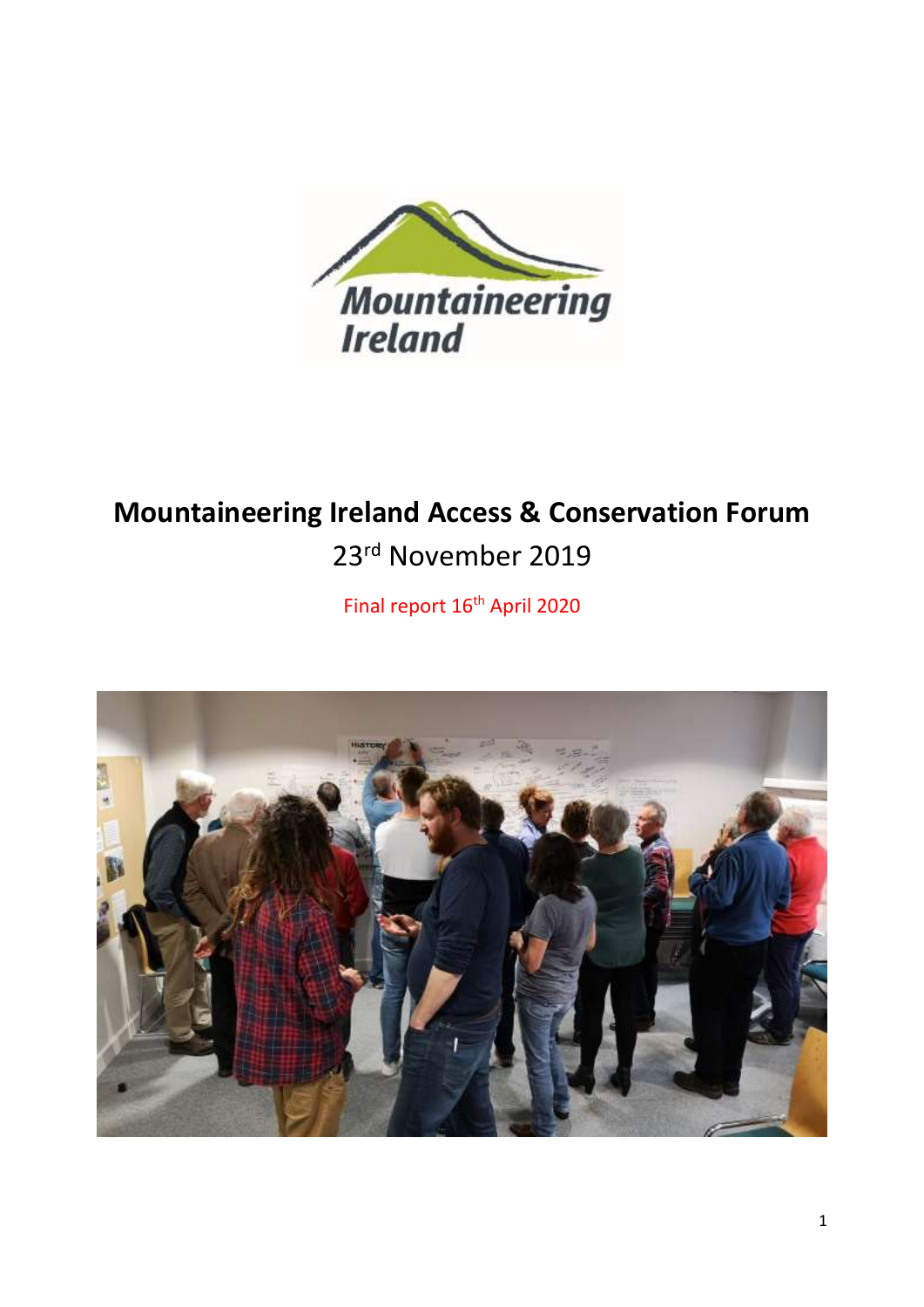# Table of Contents

| 1. |     |                                                                                                |  |  |  |  |
|----|-----|------------------------------------------------------------------------------------------------|--|--|--|--|
| 2. |     |                                                                                                |  |  |  |  |
| 3. |     | Mountaineering Ireland's strategic objectives in relation to access and conservation 7         |  |  |  |  |
| 4. |     | The history of access and conservation in Ireland's uplands - and what can we learn from it  8 |  |  |  |  |
| 5. |     |                                                                                                |  |  |  |  |
|    |     |                                                                                                |  |  |  |  |
|    |     |                                                                                                |  |  |  |  |
|    |     |                                                                                                |  |  |  |  |
|    |     |                                                                                                |  |  |  |  |
|    |     |                                                                                                |  |  |  |  |
| 6. |     |                                                                                                |  |  |  |  |
|    | 5.1 |                                                                                                |  |  |  |  |
|    | 5.2 |                                                                                                |  |  |  |  |
|    | 5.3 |                                                                                                |  |  |  |  |
|    | 5.4 |                                                                                                |  |  |  |  |
|    | 5.5 |                                                                                                |  |  |  |  |
|    | 5.6 |                                                                                                |  |  |  |  |
|    | 5.7 |                                                                                                |  |  |  |  |
|    | 5.8 |                                                                                                |  |  |  |  |
|    |     |                                                                                                |  |  |  |  |
|    |     |                                                                                                |  |  |  |  |
|    |     |                                                                                                |  |  |  |  |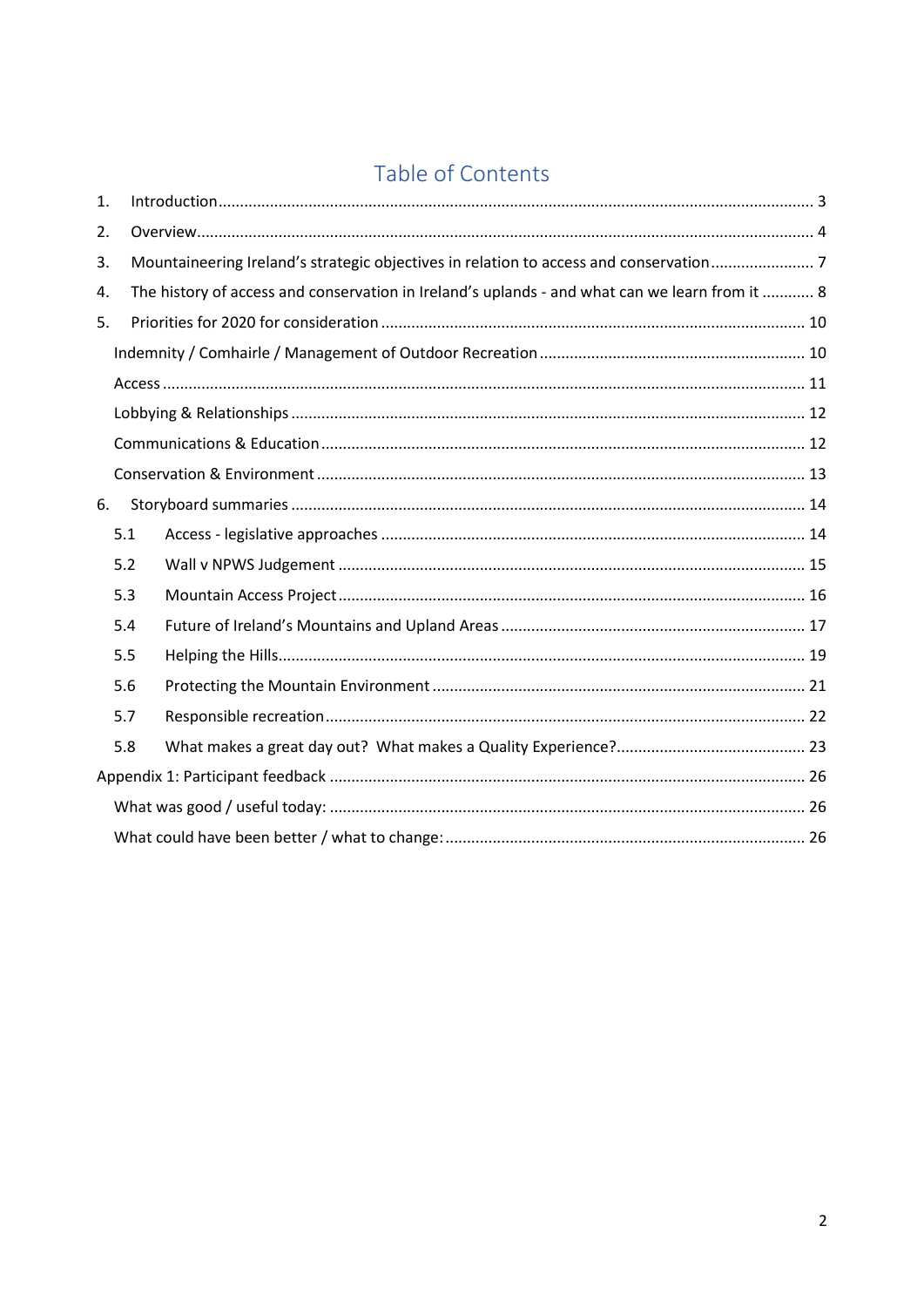## **1. Introduction**

<span id="page-2-0"></span>Mountaineering Ireland held its first Access & Conservation Forum at Irish Sport HQ in Dublin on Saturday 23<sup>rd</sup> November 2019. This was effectively the launch event for a new Access & Conservation Network within Mountaineering Ireland.

#### **An Access & Conservation Network – why, what, benefits?**

The purpose of Mountaineering Ireland's Access & Conservation Network is to allow members around the island to feed into policy development, submissions, or specific projects, without the commitment of being on Mountaineering Ireland's Access & Conservation Committee. The Access & Conservation Network is made up of a sample of people already involved in different ways in Mountaineering Ireland's Access & Conservation work.

Having a network like this should strengthen Mountaineering Ireland's Access & Conservation work and improve the geographic reach of our activities. The network should also be of support to those who represent Mountaineering Ireland on other organisations.

## **The Access & Conservation Forum 23rd November 2019**

The objectives of Mountaineering Ireland's Access & Conservation Forum were:

- To inform members of Mountaineering Ireland's Access & Conservation Network and to improve understanding;
- To develop a sense of belonging to the network and to foster connections within the network;
- To identify shared concerns and to help inform Mountaineering Ireland's Access & Conservation work in 2020 and beyond.

The Forum was attended by 47 people who had travelled from all corners of the country, the majority of these were Mountaineering Ireland members (a similar number of people were interested but unable to attend on the day). The format for the event was highly interactive, with a lot of discussion in small groups. Information on selected topics was presented on a series of wall charts to which participants added their comments and suggestions. The event was designed and facilitated by members of Mountaineering Ireland's Access & Conservation Committee with guidance from new committee member Noel Caffrey [\(www.linkedin.com/company/the-2c-company\)](http://www.linkedin.com/company/the-2c-company).

#### **About this report**

The comments and suggestions in this report provide a record of input received from participants on the day. All outputs from the Forum will be considered by Mountaineering Ireland's Access & Conservation Committee and will be used to inform future work plans, within the framework of Mountaineering Ireland's current strategic plan.

People reading the report are encouraged to view, and share, photographs of the various wall charts and comments sheets from the Access & Conservation Forum which can be accessed through this Dropbox link - <https://www.dropbox.com/home/A%26C%20Forum%202019%20-%20Storyboards%20etc>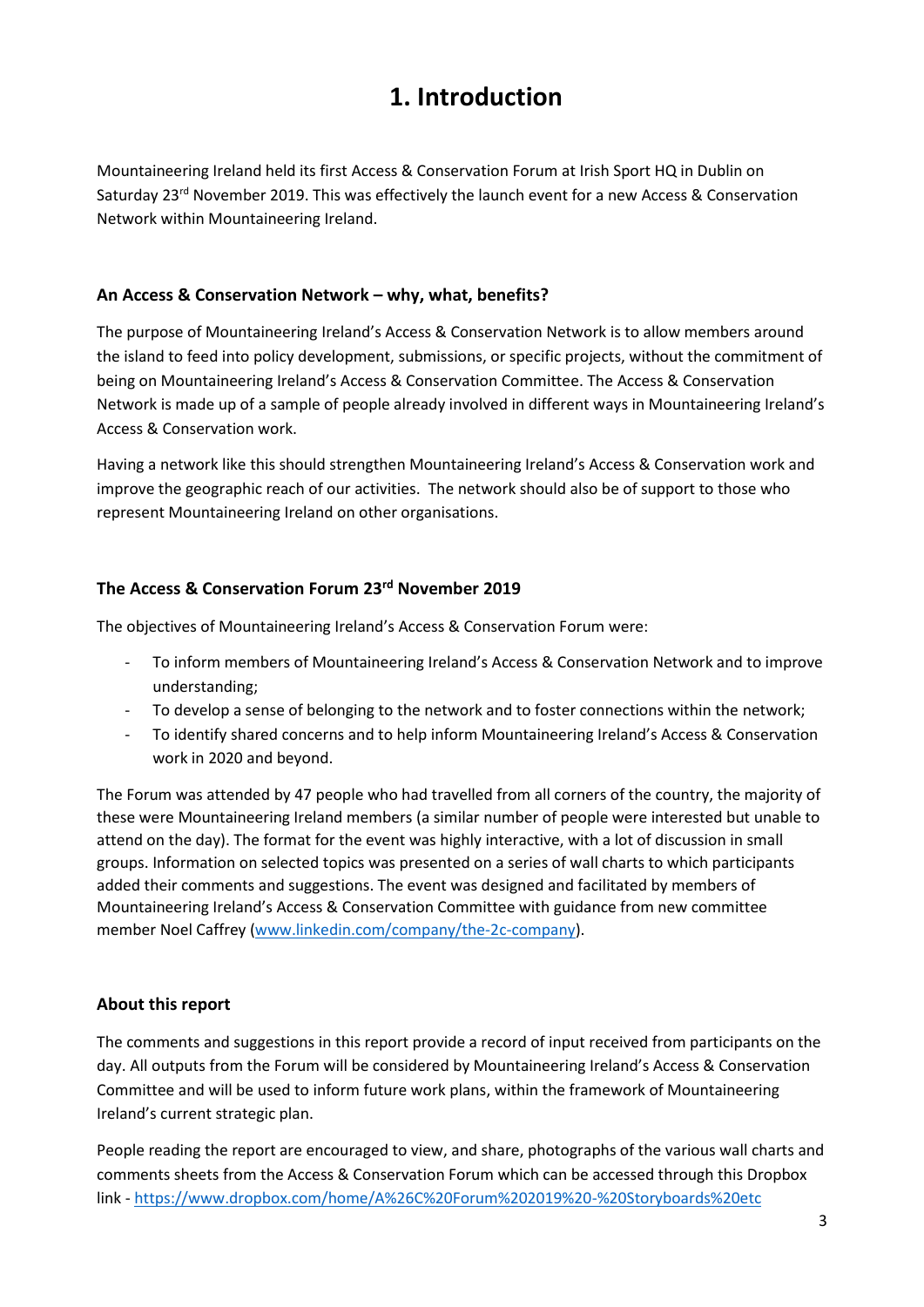## **2. Overview**

<span id="page-3-0"></span>Overall the Access and Conservation Forum was an extremely positive event, active engagement by participants generated a buzz which lasted throughout the day. The event also demonstrated enthusiasm for the formation of Mountaineering Ireland's Access & Conservation Network.

### **Challenges and solutions**

Much discussion centred around how increased recreational activity in Ireland's upland and coastal areas is in many respects a positive development, but how it also presents challenges, including challenges to the relationships between visitors and the host community, and challenges to the natural environment which supports this activity.

Participants in the Forum identified a range of solutions to respond to these challenges, principally:

- o Proactive management of outdoor recreation activity, guided by a strategic approach which recognises both the benefits of this activity and potential problems, supported by a suitable framework at national level and local level;
- o The need to underpin the social and economic benefits of outdoor recreation with an investment in the management of outdoor recreation, and appropriate investment to mitigate the impact of increased activity on the natural environment;
- o The need for a better balance between the rights and concerns of property owners and the responsibilities of recreational users;
- $\circ$  The need to establish and promote standards of good practice and to build expertise in all aspects of recreation development and management;
- $\circ$  The need for Mountaineering Ireland to build public and political support for investment in hillwalking and climbing and outdoor recreation generally.

#### **Poll on access**

At the start of the Forum attendees participated in a short poll with two questions on access. The results of the poll, which was conducted by secret ballot, are shown below:

|                      | Votes |
|----------------------|-------|
| Much worse           | O     |
| Worse                | q     |
| A little worse       | 11    |
| The same / no change | 13    |
| A little better      | 11    |
| <b>Better</b>        |       |
| Hugely better        | 0     |
| Don't know           |       |

1. What is your view on the current state of access versus five years ago?

It is notable that across five years, which in terms of access is a short period, 20 participants believe the situation has got worse, against 12 believing it has got better.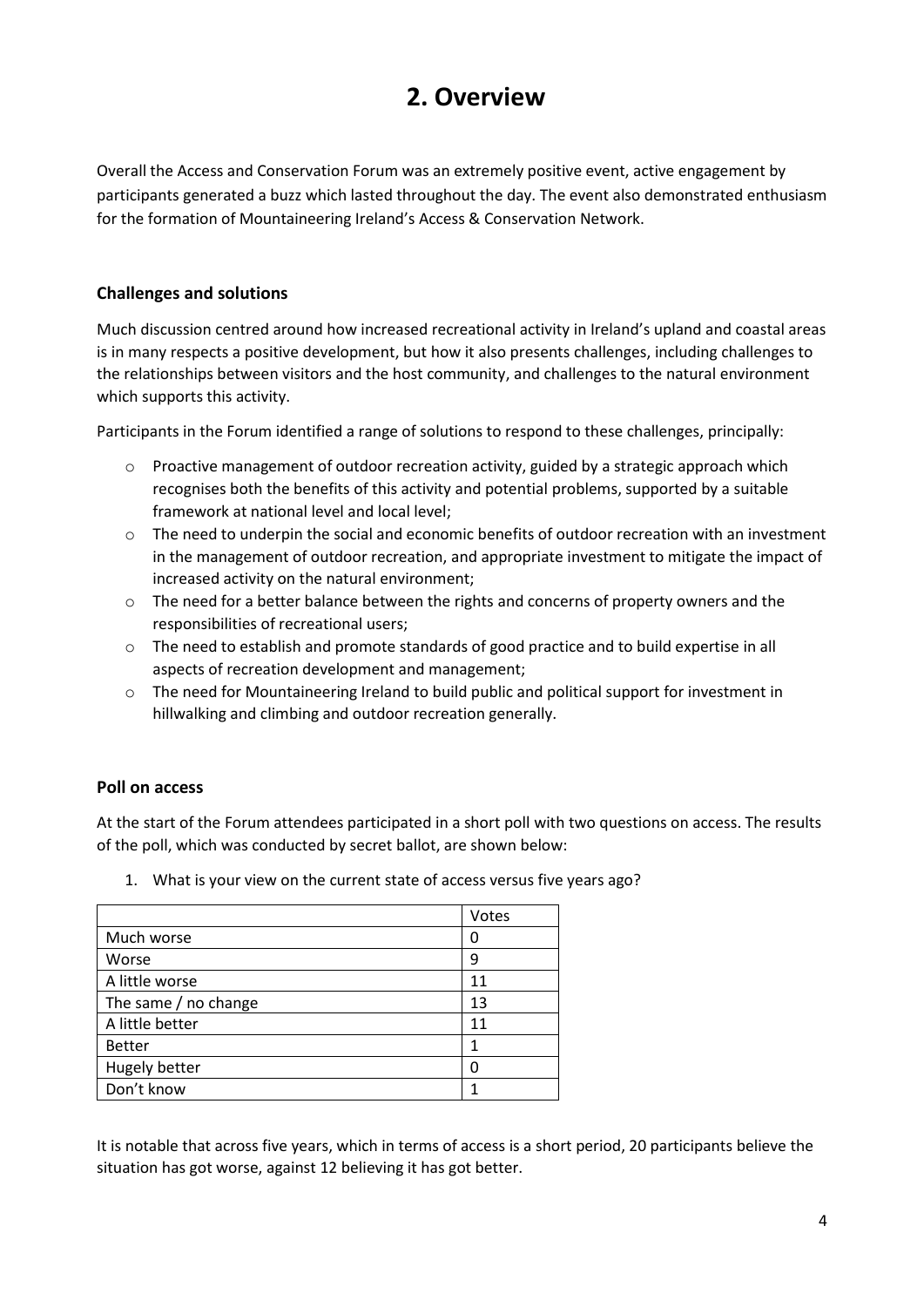2. How confident are you that access will improve in the next five years?

| $\overline{\phantom{0}}$ | $-1$ | $\overline{\phantom{0}}$ | $\overline{\phantom{0}}$ | $\overline{\phantom{0}}$ | $\sim$ $\sim$ $\sim$<br><b>NO Change</b> | . . | . . | . . |
|--------------------------|------|--------------------------|--------------------------|--------------------------|------------------------------------------|-----|-----|-----|
|                          |      |                          |                          |                          | -                                        | --  |     |     |

There was almost a 50/50 spilt in response to this question, with 22 people confident that the situation will improve and 23 not confident of improvement, which is a cause for some concern.

## **Opportunities**

A sense of opportunity also permeated the Forum. Participants identified growing recognition of the health benefits of outdoor activities and greater appreciation of the natural environment as creating a positive context within which Mountaineering Ireland can pursue the solutions identified above.

Ireland's upland areas are vital natural assets. At a time of climate crisis, and with traditional hillfarming in serious decline, there could be a new, valuable role for upland farmers in improving the natural resilience of our upland landscapes. More sustainable management of upland areas would enhance the provision of vital public goods, such as water supply, flood attenuation and carbon storage. It is important that recreation is built into any future ecosystem services payment. Mountaineering Ireland will feed this into consultation on Ireland's next Rural Development Programme and also discussions about supports for land management in Northern Ireland post-Brexit.

## **Responsibilities**

The responsibility of hillwalkers and climbers towards the places where we do our activities was a recurring theme throughout the Forum. This theme embraces taking responsibility for our own actions, especially in relation access and relations with landowners, respecting the natural environment and being conscious of making a contribution to the host community.

While there appeared to be reasonably good awareness of our responsibilities, there was a strong sense that more needs to be done, to translate awareness into action, and to engender acceptance of this responsibility amongst other Mountaineering Ireland members and the wider outdoor community. To be effective in this area, Mountaineering Ireland may require additional expertise and capacity in communications.

#### **Quality outdoor experiences**

The 'What Makes a good Day Great' session focused on capturing the characteristics of quality of outdoor recreation experiences. The results from the Forum demonstrated a strong link between the quality of the natural environment and the quality of experience enjoyed. Mountaineering Ireland will advocate for further research on this linkage as it is important that the future development of outdoor recreation in Ireland recognises and protects the attributes that provide people with positive outdoor experiences.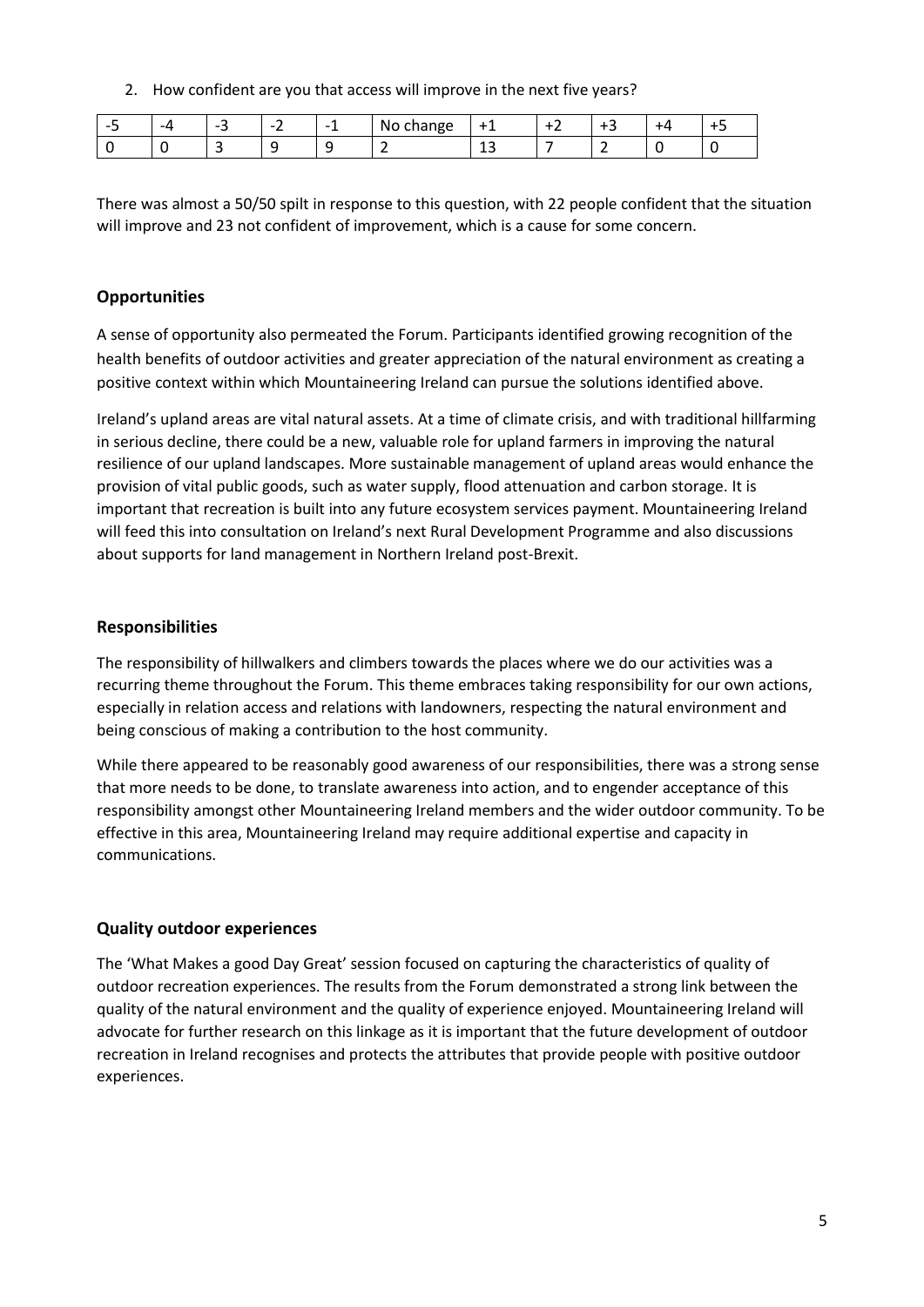## **Relationships**

It was evident from many of the discussions that achievement of Mountaineering Ireland's objectives in relation to access and protecting the mountain environment is dependent on relationships. Many suggestions were made in relation to improving relations with policymakers, other outdoor sports, environmental organisations, the tourism sector, farmers and their representative organisations, and others. Looking after key relationships takes time and this may have implications for the future allocation of resources within Mountaineering Ireland.

## **Actions for 2020**

Towards the end of the Forum participants were asked to say what actions they believed should be done over the next 12 months. The key actions raised were;

- ➢ Pursue the indemnity arrangement promised for Mountain Access Areas
- ➢ Raise conservation knowledge amongst Mountaineering Ireland members
- $\triangleright$  Contribute to the effective working of Comhairle na Tuaithe
- ➢ Continue to pursue the Mountain Access model of open access
- $\triangleright$  Cooperate with other recreational users of the hills
- $\triangleright$  Raise awareness of the holistic value of the upland environment, tie this into the climate change agenda
- $\triangleright$  Develop relationships with influential groups with a shared interest, e.g. Fáilte Ireland
- $\triangleright$  Look at how to fund recreation impacts need to be paid for
- $\triangleright$  More people counters to provide more baseline data
- $\triangleright$  Car parks and infrastructure to control access points
- $\triangleright$  A more rounded / integrated approach to managing upland areas
- $\triangleright$  Get political support members to lobby politicians on our key issues
- $\triangleright$  Revisit the Helping the hills initiative in a broader sense to develop the skills base
- ➢ Mountaineering Ireland to recruit a Marketing and Education person to get messages out to a wider audience

A full list of written responses is included in Appendix 1.

#### **Conclusion**

The initial Access & Conservation Forum was successful in its objectives of bringing the Access & Conservation Network to life, informing network members and securing feedback from network members on Mountaineering Ireland's work in the areas of access and conservation. The Forum was supportive of the current direction of Mountaineering Ireland's work in these core areas, although it did highlight the need for greater activity in a number of aspects.

The Access & Conservation Committee will process this report, use it to inform work plans for 2020 and beyond, and share it with relevant stakeholders. The committee will also consider what technical platform is best to support the continued development and operation of Mountaineering Ireland's Access & Conservation Network.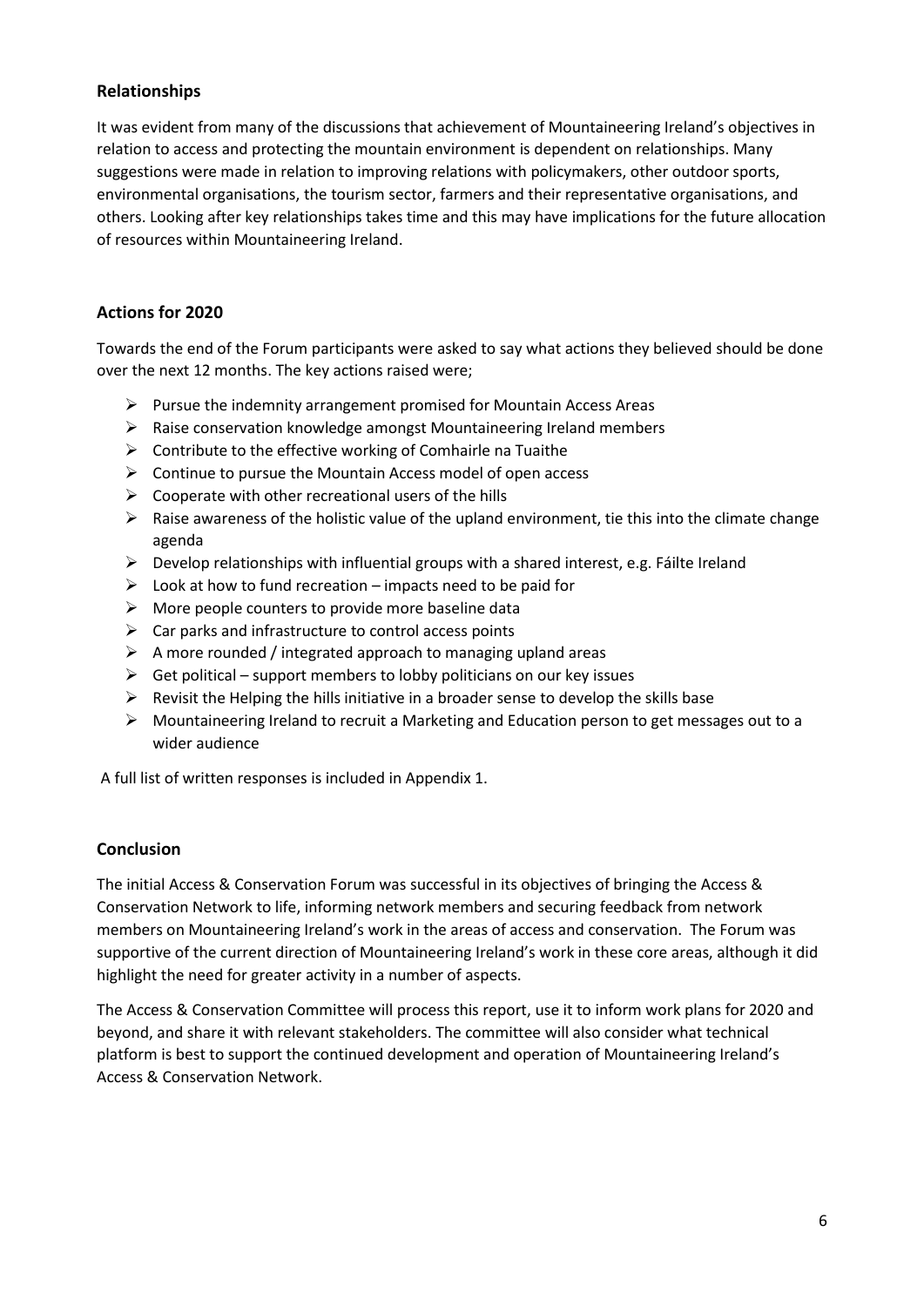# <span id="page-6-0"></span>**3. Mountaineering Ireland's strategic objectives in relation to access and conservation**

Mountaineering Ireland's Strategic Plan provides the framework within which the Access & Conservation Network will operate.

The Vision in Mountaineering Ireland's current Strategic Plan (2018-2021) is:

## *Our vision is that hillwalkers and climbers will become more skilled, self-reliant and informed, that access will be improved, and that our mountain landscapes will be valued and protected.*

Two of the five Strategic Pillars in this plan are directly relevant to the Access & Conservation Network, the strategic objectives are shown below, along with key aims:

## Strategic objective:

## **To strive for improved and assured access for responsible hillwalkers and climbers**

Aims:

- Lobby for completion of the indemnity arrangement for Mountain Access Areas and assist the wider roll-out of this project
- Contribute to the effective coordination of the growing outdoor recreation sector
- Seek recognition of the recreational enjoyment of land as a valid landscape use
- Work to secure a right of access to publicly-owned lands for responsible recreation

## Strategic objective:

## **To be a voice for the protection of mountain landscapes.**

Aims:

- Strive to ensure that mountain landscapes will be valued and protected as environmental, cultural and recreational assets
- Work with other interested organisations to tackle upland path erosion
- Engage with the relevant authorities regarding development proposals that may impact adversely on the mountain environment
- Empower members to be more active in protecting access and the mountain environment

Mountaineering Ireland's Strategic Plan is available on our website, see: https://www.mountaineering.ie/ files/2018626164825\_3e174fc0.pdf)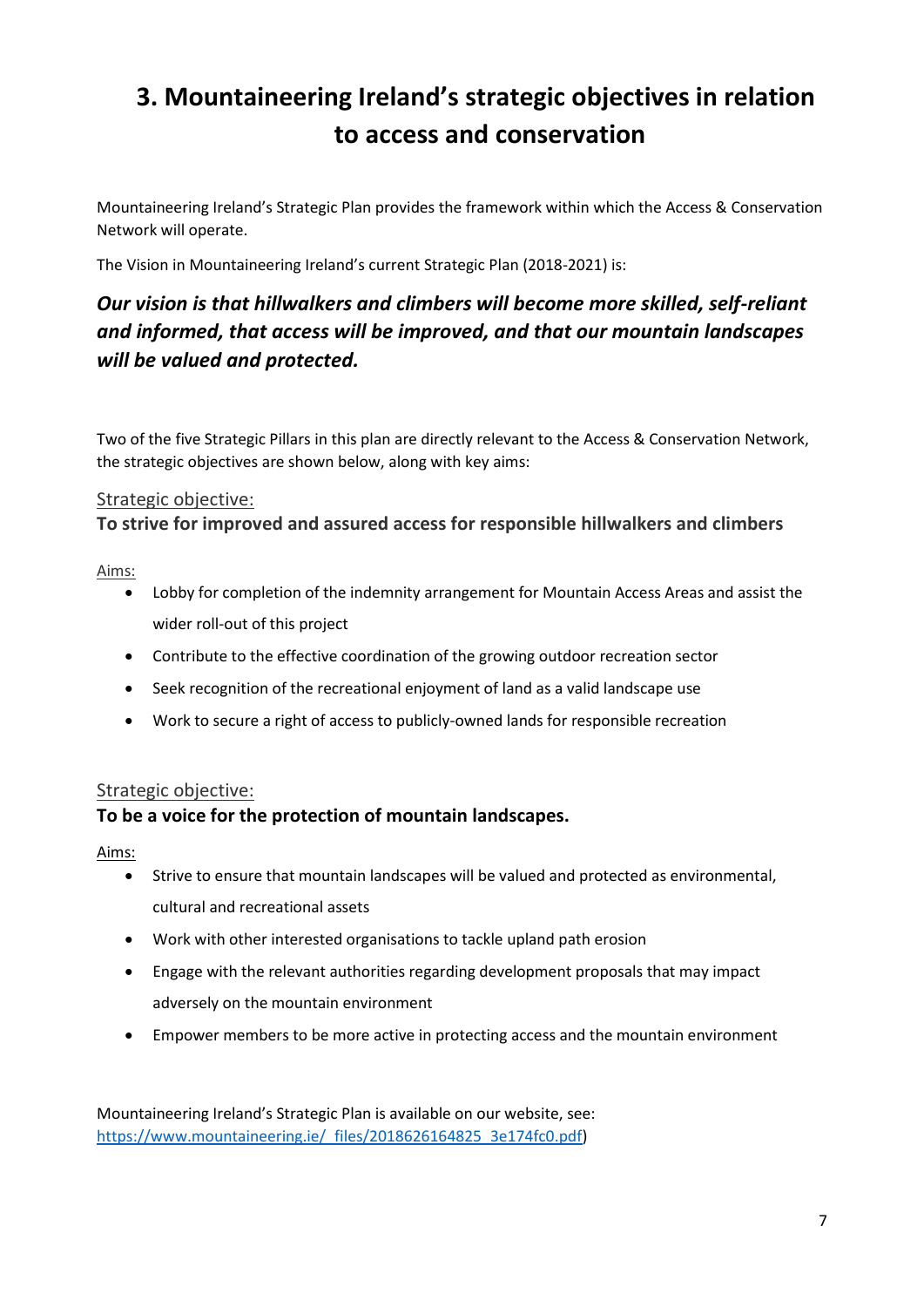# <span id="page-7-0"></span>**4. The history of access and conservation in Ireland's uplands - and what can we learn from it**

Forum participants, working in two separate groups, put on a wall chart with a date line a large number of factors which they saw as relevant to the development of today's situation as regards uplands access and conservation. There was an initial discussion on learnings from this. The following is an attempt to summarise the main lines (the sheer amount of content reported did prompt a suggestion for a more complete and validated history, but that is beyond the scope of this report).

1. The roots of today's situation are deep. The historical experiences of loss of land may explain the strong attachment of landowners to their land and the established respect for private property rights. The access regimes developed in other countries may not have much relevance to Ireland.

2. The number of people engaged in outdoor recreation in the uplands has been growing. Up till the 70s or so, landowners met walkers, mainly local, with bemused smiles. Now it is often groups of city folk, in clubs or with commercial guides. Internet-based maps, track-sharing, challenge lists, meet-ups attract many individuals. Most of the country is accessible for a weekend of outdoor recreation. The potential economic benefit of this growing activity is recognised by many local community groups. Historically landowners have received no direct economic return.

3. Conservation and environmental protection have become big issues for many upland farmers, particularly via the EU Common Agricultural Policy (CAP) and the EU Habitats Directive. Recreational users of the uplands are ready to act responsibly and Mountain Meitheal is active but concern about the impact of intensive footfall on the hills is not widespread. However, for some highly-used places (e.g. Diamond Hill, Mournes, Wicklow Mountains), there has been some preventive and repair work, some of good quality, some less so. Mountaineering Ireland's work on Helping the Hills focuses on achieving high quality interventions. More generally, Mountaineering Ireland is encouraging appreciation of the differing capacities of our mountain environments to accommodate recreation and our responsibilities as hillwalkers and climbers.

4. The development of a national network of long-distance and looped trails has progressed. In the 2008 Walks Scheme, the IFA succeeded in its push for payment for farmers, in this case for maintenance of trails crossing their lands. An earlier payment for new access via the EU's CAP (REPS1) was disallowed by the EU in 2002, sparking threats from the affected farmers to block trails through their lands. Standards and insurance for trails have been established nationally and Fáilte Ireland actively markets trails, but there is little strategic planning of the network.

5. As regards roaming in the uplands, there has been no Oireachtas interest in creating a right to roam, despite Keep Ireland Open pressure from 1995. In 2004, the Oireachtas Committee on the Constitution put paid to the argument advanced by farmers that a Constitutional amendment would be needed before enactment of any access legislation. In 2007, a Legal Experts group set out some concepts which could shape a bill, but there was no follow through in the Oireachtas. There was no political mobilisation around the 2007 Labour Party Bill put forward by Ruairi Quinn, nor around the 2013 Dowds Private Member's Bill. Decisions about access, about balancing rights and responsibilities, have been left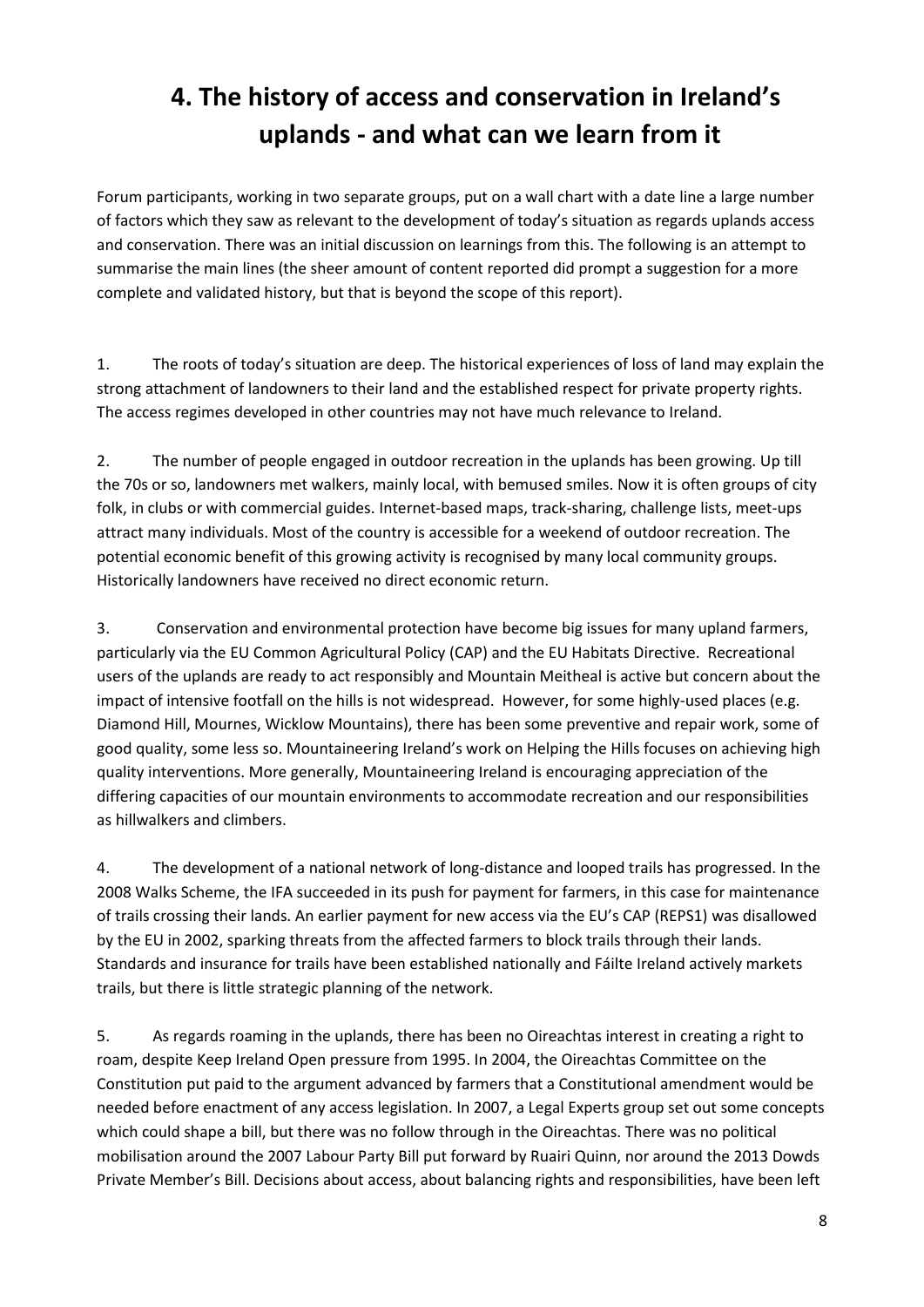to the Courts. The line set by Minister O Cuiv with the establishment of Comhairle na Tuaithe in 2004 has been firmly on voluntary agreements on access, negotiated and managed at local level, with an indemnity incentive provided by national government. Two pilot Mountain Access projects were launched in 2009, a toolkit was developed in 2015, but the indemnity has not yet been delivered, to the ire of those involved in the pilots. Comhairle na Tuaithe was set up to deal with access to the countryside, with participation from farmer, tourism and recreational interests essentially. Many see its brief and participation as too narrow.

6. In Northern Ireland, the Access to the Countryside Order 1983 sets out roles and responsibilities. However, it has not been used very actively and is now under review by Department of Agriculture, Environment & Rural Affairs (DAERA). Mountaineering Ireland is actively involved and has made two substantial submissions in response to this review.

7. The long-term evolution of the countryside is driven by a variety of factors, notably the Common Agricultural Policy (CAP) and planning decisions. Sustainable upland farming communities are far from certain, looking forward. The strengthening focus in the CAP on ecosystem services and more flexible, results-based approaches, may help. Upland stakeholders, including recreational interests, have organised themselves in fora at local and national level, around their own issues. Effective access to the countryside is part of a sustainable future for the uplands.

#### **Additional notes from the facilitator of the second History group:**

**The Push and Pull of Policy** - the appearance of Ireland's uplands and the life that is found there has and is being driven by EU policy. Headage payments drove an explosion of sheep-breeding in the 1970s (first CAP in 1962); the designation of lands of environmental significance under the Habitats Directive in 1992; the Birds Directive in 2009 strengthened legal restrictions on the destruction (including burning) of bird nesting habitat; the 'new' importance of the role of the uplands, especially peatlands, in water management and flood mitigation through the Water Framework Directive (first cycle 2000); the latest restructuring of the CAP in 2015 sought to average out area-based payments meaning that in 2019 every eligible hectare in the Republic of Ireland could bring the farmer a minimum of €110 and an average of €266 (driving a desire to make almost every hectare eligible and a stimulus for a raft of new commonage plans); in 2016 new money and new thinking through the European Innovation Partnerships (EIPs) see farmers getting paid to produce nature outcomes; 2020 and the future is (or could be) public money for public goods, the burning question - is recreation a public good?

**A voice for the places we love (two examples of many)**: In 1992 Mountaineering Ireland (then the Mountaineering Council of Ireland) worked with others to oppose (successfully) the proposed Luggala Interpretive Centre, so as to preserve the integrity and quality of the mountain environment, this also brought about an important change to planning legislation. 2013 saw Mountaineering Ireland involved in the campaign (successful) to dissuade the Government from selling off the harvesting rights to Coillte forests, this could have resulted in private investors outside the State having control over public lands that support extensive recreational activity.

**Promote understanding and responsible action:** Outdoor Centres – getting out there, passing on skills and instructing instructors. Tiglin 1972, VEC's and OEC's from 1975, Tollymore 1989; 2004 Mountaineering Ireland was part of working group that brought the Leave No Trace programme to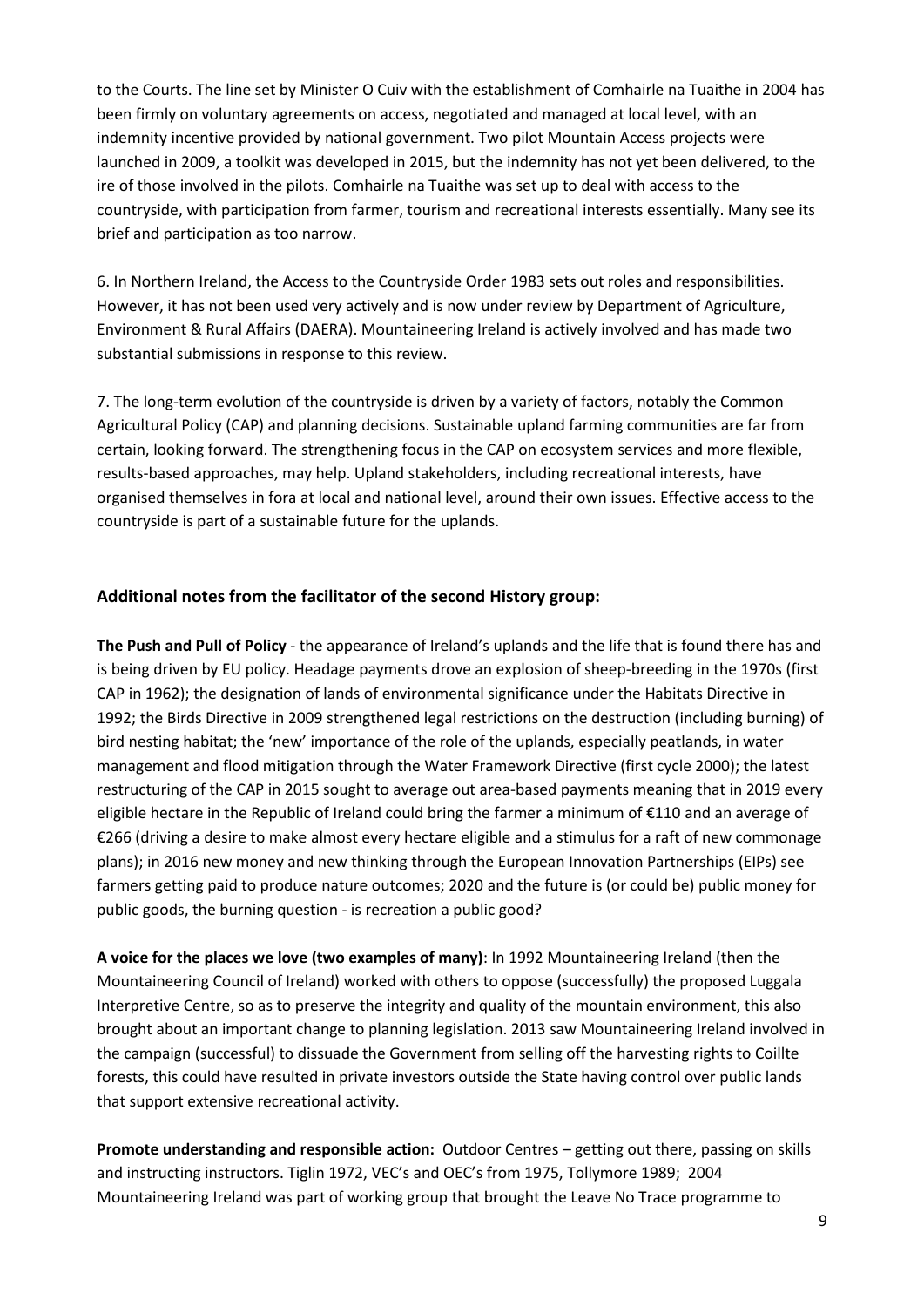Ireland; 2006 The PURE Project started in Wicklow; 2013 – Mountaineering Ireland started the Helping the Hills to raise awareness of upland path erosion and to advocate an approach to address this issue based on skills and experience from Britain); 2014 Mountaineering Ireland published 'Walking with Wildlife' to encourage greater engagement with the upland environment amongst hillwalkers and climbers, this was followed in 2015 by the publication of 'From Rocks to Ridges'.



*One of the History Charts from the Access & Conservation Forum*

# **5. Priorities for 2020 for consideration**

<span id="page-9-0"></span>These are the working notes of suggestions emerging from the Forum as recorded by participants working in groups of three to four. To avoid repetition a number is shown in brackets below for priorities that came back from multiple groups and the suggestions have been grouped thematically (they are presented here in no particular order). These suggestions have been considered by the Access & Conservation Committee and will continue to inform Mountaineering Ireland's Access & Conservation work.

## <span id="page-9-1"></span>Indemnity / Comhairle / Management of Outdoor Recreation

## **Pursue the Indemnity (4)**

Because:

- a) Remove fear of liability from farmers and to improve access
- b) Without it access continues to be endangered
- c) Facilitate a model of open access that could be rolled out nationwide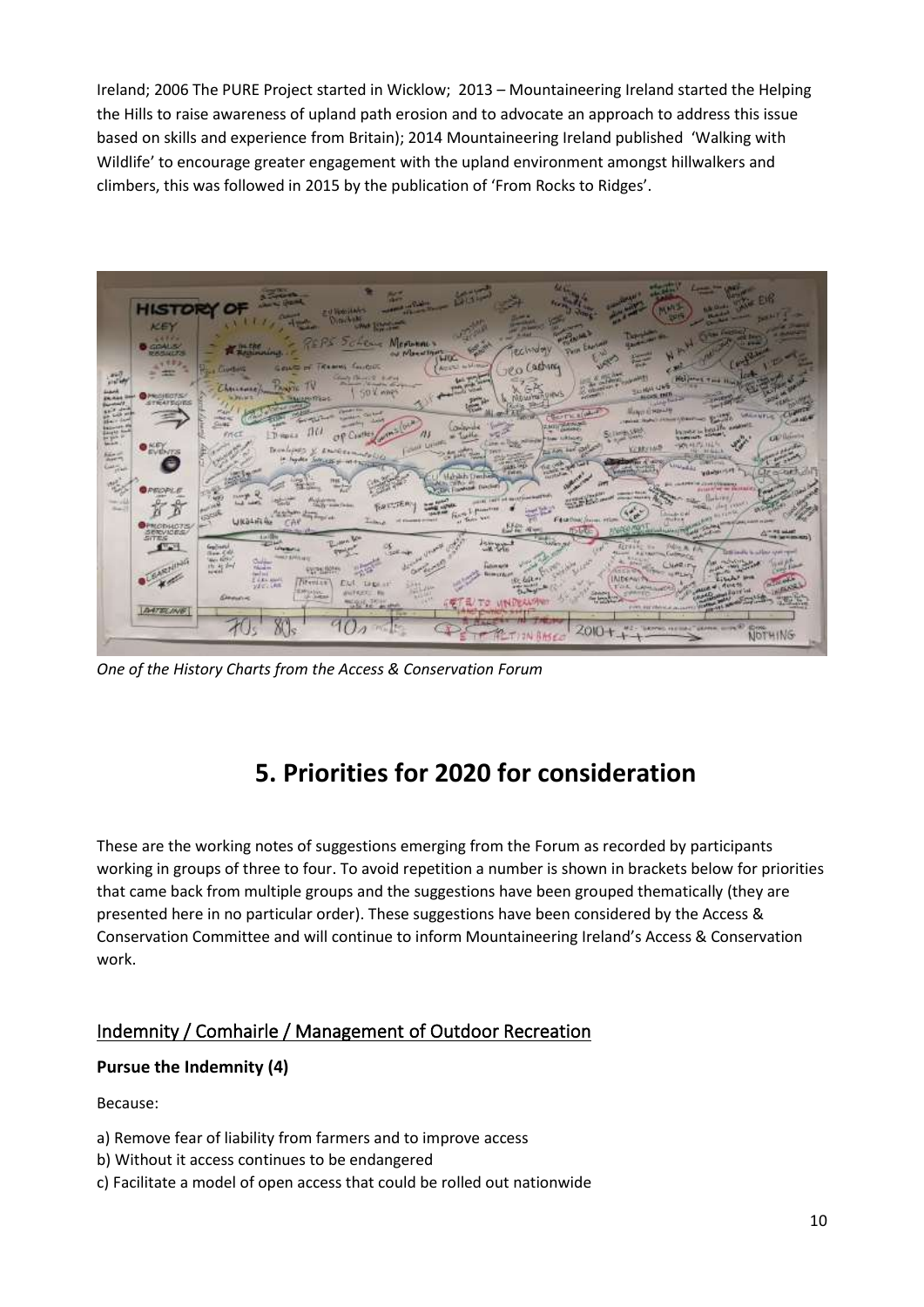d) Can one person from Comhairle take responsibility for lobbying / interfacing with DRCD to progress the implementation of legislation?

## **Re-structure Comhairle / Effective running of Comhairle na Tuaithe (3)**

Because:

Re-structure or expand Comhairle to an Outdoor Education Committee

Restructure Comhairle na Tuaithe to be more representative of all outdoor recreationists

#### An overall national outdoor recreation strategy is urgently required

Outdoor recreation needs an over-arching central body – e.g. a countryside recreation agency to:

- liaise with local communities
- Fáilte Ireland
- local authorities
- Rural Recreation Officers

#### Actions:

- Remedial action to address erosion
- Access issues
- Trail development
- Go for expertise, environmental best practice

#### **How to fund recreation**

Because:

- Recreation is not 'free', impact needs to be paid for

#### **Install more people counters to get good baseline data on numbers of recreational users**

Because:

- Required to push argument for projects

#### **Develop more local infrastructure (car-parks, shuttle buses)**

Because:

- Access points need to be controlled

#### <span id="page-10-0"></span>Access

#### **Get a TD to bring a Private Members' Bill similar to what is proposed in NI**

Because:

- It brings clarity, potentially reduces conflict.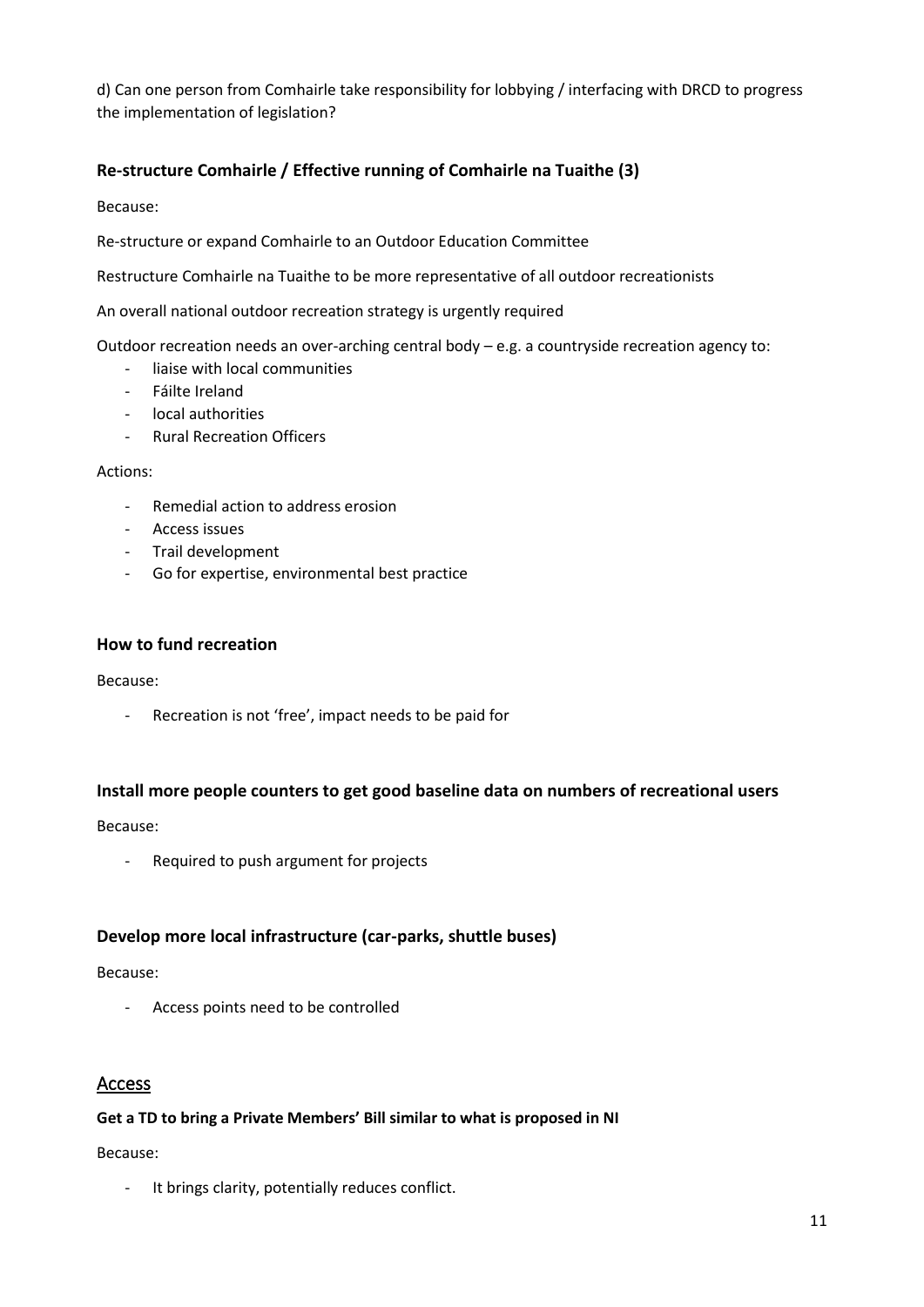## **Access problems and solutions are largely local**

Because:

- Better connectivity with walkers and local upland stakeholders, support IUF

## <span id="page-11-0"></span>Lobbying & Relationships

### **Lobbying – Get political (2)**

Because:

- a) Mountaineering Ireland needs to support members with lobbying TDs
- b) Prepare a dossier for members to engage with politicians pre-election

## **Develop links with influential bodies (IFA, Failte Ireland)**

Because:

- To improve political support

## **Failte Ireland to be an educated partner with Mountaineering Ireland and other upland stakeholders, not just tourist interests**

Because:

- Share messages about good trail use
- Influence their infrastructural and other projects
- Preventable bio impacts and conservation

#### **Connect with Fáilte Ireland**

Because:

- Fáilte need to be more engaged with conservation
- Input to their marketing info

#### **Co-operation with other recreational users of the hills**

#### Because

- Bigger, stronger voice

## <span id="page-11-1"></span>Communications & Education

#### **Raise awareness of the value / importance of upland environment**

Because: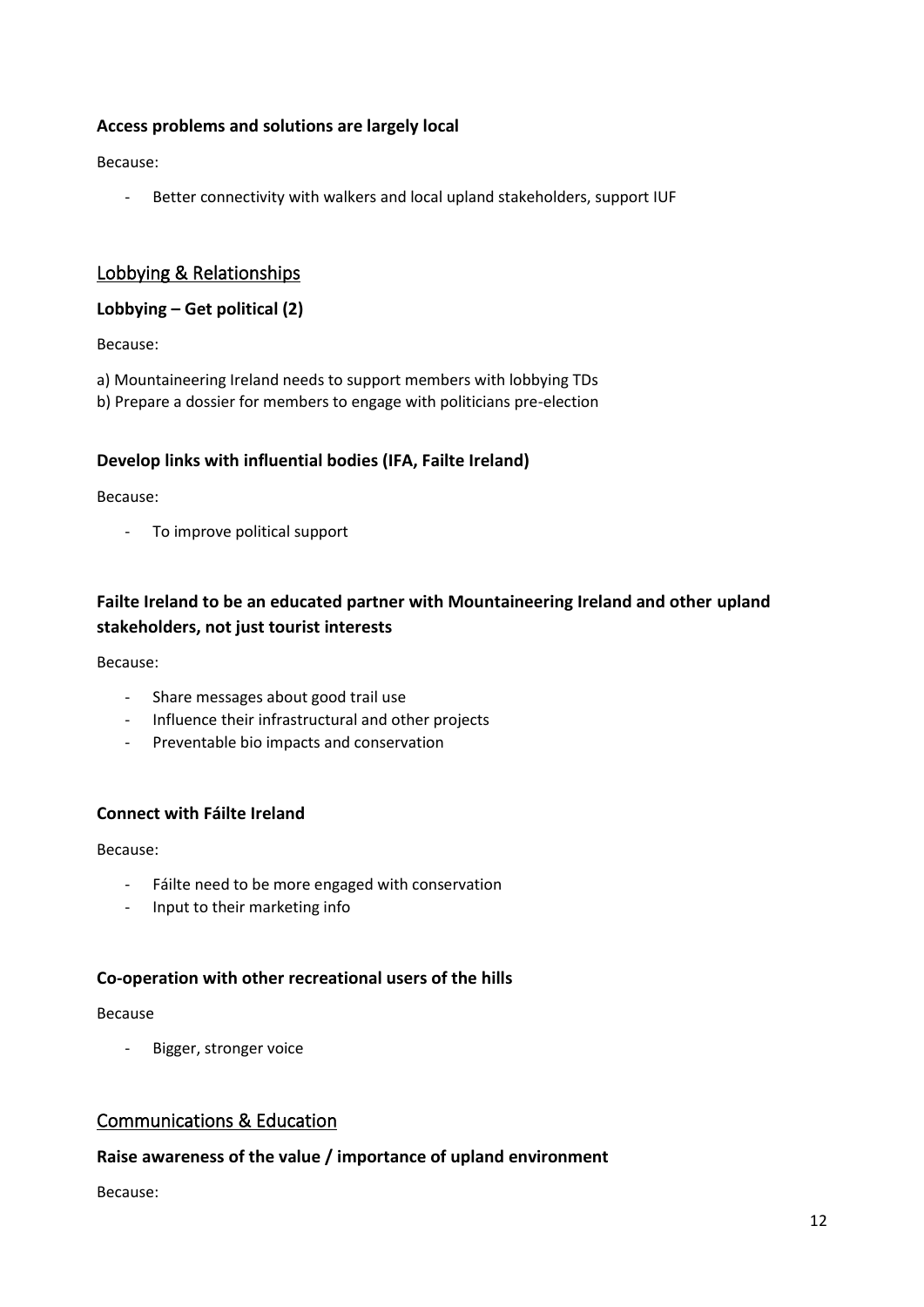- Need broader support

## **Educating all users**

#### Because:

- All users have an impact

### **Mountaineering Ireland Marketing & Communications Officer**

Because:

- Mountaineering Ireland is currently preaching to the converted, the message needs to reach a wider audience, it will be slow.

## <span id="page-12-0"></span>Conservation & Environment

## **Raise the issue of conservation with our own membership and with wider community including statutory bodies**

Because:

- To avoid mistakes such as Mahon Valley track and Cuilcagh

### **Develop appropriate infrastructure to cope with increased footfall on the hills**

Because:

- Footfall on the hills has increased dramatically and will increase further

#### **A kick-start to Helping the Hills**

Because:

- Its intentions have stalled

#### **Promote sustainable use of upland environment**

**Get involved in the climate change agenda by raising awareness of the holistic value of upland environment**

**Single agency to coordinate hill issues, need funding**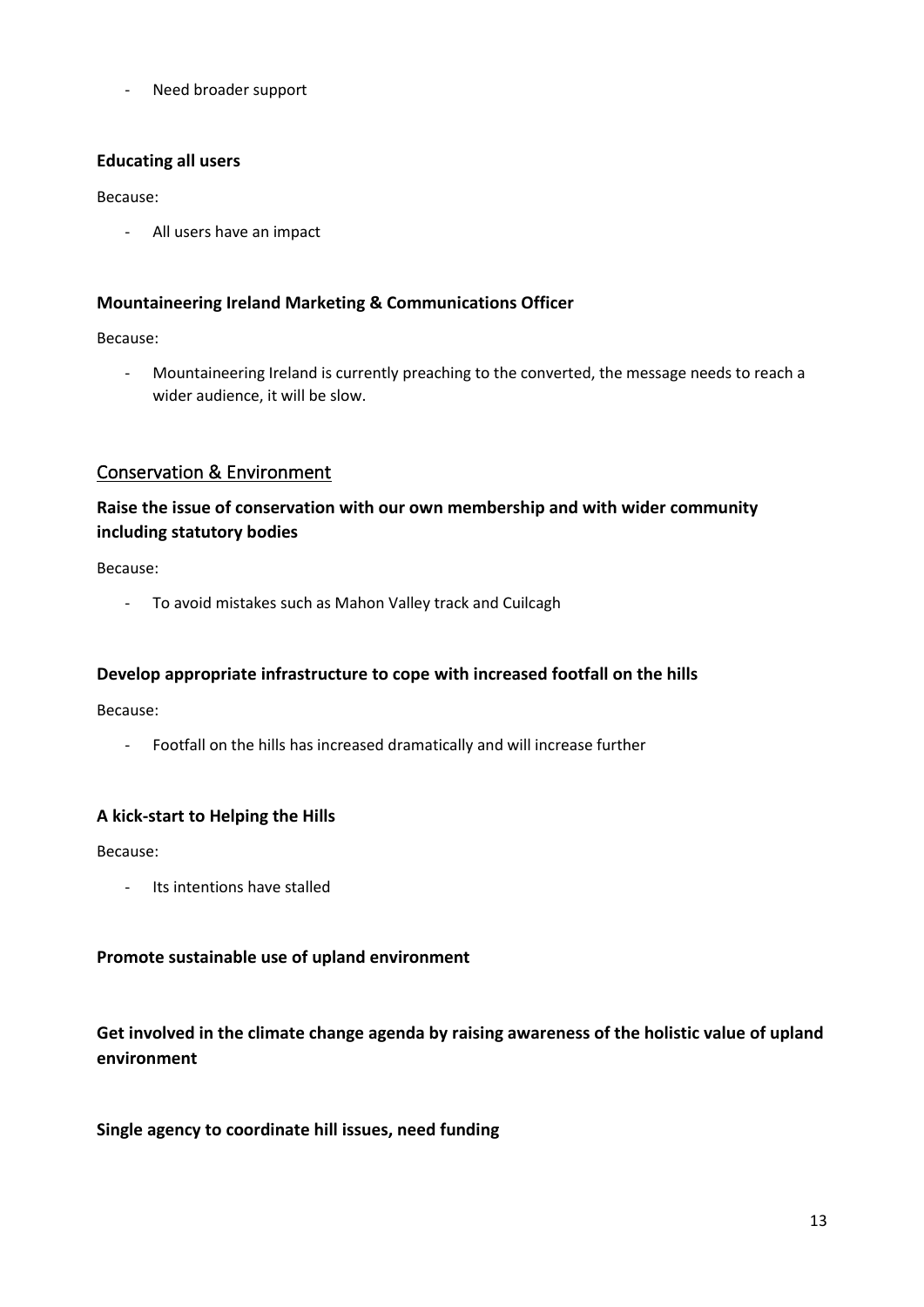## **6. Storyboard summaries**

<span id="page-13-0"></span>This section provides an account of what was raised by participants on the day in response to a set of eight storyboards. Information on selected topics was presented on a series of wall charts to which participants added their comments and suggestions. Discuss at each storyboard was facilitated by a member of the Access & Conservation Committee.

## <span id="page-13-1"></span>5.1 Access - legislative approaches

The fundamental question for many Forum participants was what **national framework, legislative or otherwise**, is necessary or likely to be effective in maintaining or improving access. For some, access is worked out locally, with landowners, and sometimes in community-based partnerships. Others focused on the improvement of Comhairle na Tuaithe (e.g. involve INHFA) and the national framework, notably the indemnity scheme, which should support it. Some thought that Comhairle is too narrowly focused on access, which can be polarising, that it should deal more broadly with outdoor recreation. An Executive driving body for outdoor recreation is needed at national level. Some went further, seeing land, resources, environment, climate as providing drivers for cooperation today (eg carbon credit concept). Some thought we should be lobbying the EU, on the cultural as well as the agricultural side, more than national government.

A **balancing of rights and responsibilities** is at the core of any effective framework. Participants reviewed the debate and progress so far on access to the uplands, particularly on legislation. Keep Ireland Open was established in 1995 with a right to roam at the top of its agenda. In 2004, an Oireachtas Committee on Private Property and the Constitution put paid to the argument advanced by farmers that a Constitutional amendment would be needed before any access legislation. In 2007, a Legal Experts Group argued that the Constitution allows legislation imposing restrictions on property rights as long as it has a **valid social purpose** and strikes a f**air balance.** The Legal Experts Group concluded that a legislative scheme which requires that those exercising a right of public access behave responsibly and take proper account of the interests of others and the state of the land would achieve a fair balance. Farmers protested vigorously, mainly on grounds of attack on property rights, and there was essentially no follow through by Comhairle na Tuaithe, much less by the Oireachtas. There was no political mobilisation around the 2007 Labour Party Bill put forward by Ruairi Quinn, nor around the 2013 Dowds Private Member's Bill.

Decisions about balancing rights and responsibilities in the countryside have been left largely to the **Courts** (notably Weir-Rodgers 2005, Wall v. NPWS 2017). The 1**995 Occupier's Liability Ac**t has proven effective in protecting land occupier interests.

The line on access set by Minister O Cuiv with the establishment of Comhairle na Tuaithe in 2003 has been firmly on, **not rights but voluntary agreements** on access, negotiated and managed at local level, with an i**ndemnity incentive** provided by national government. Two pilot Mountain Access projects were launched in 2009, a toolkit was developed in 2015, but the indemnity has not yet been delivered, to the ire of those involved in the pilots. Is the lack of an indemnity scheme holding back the development of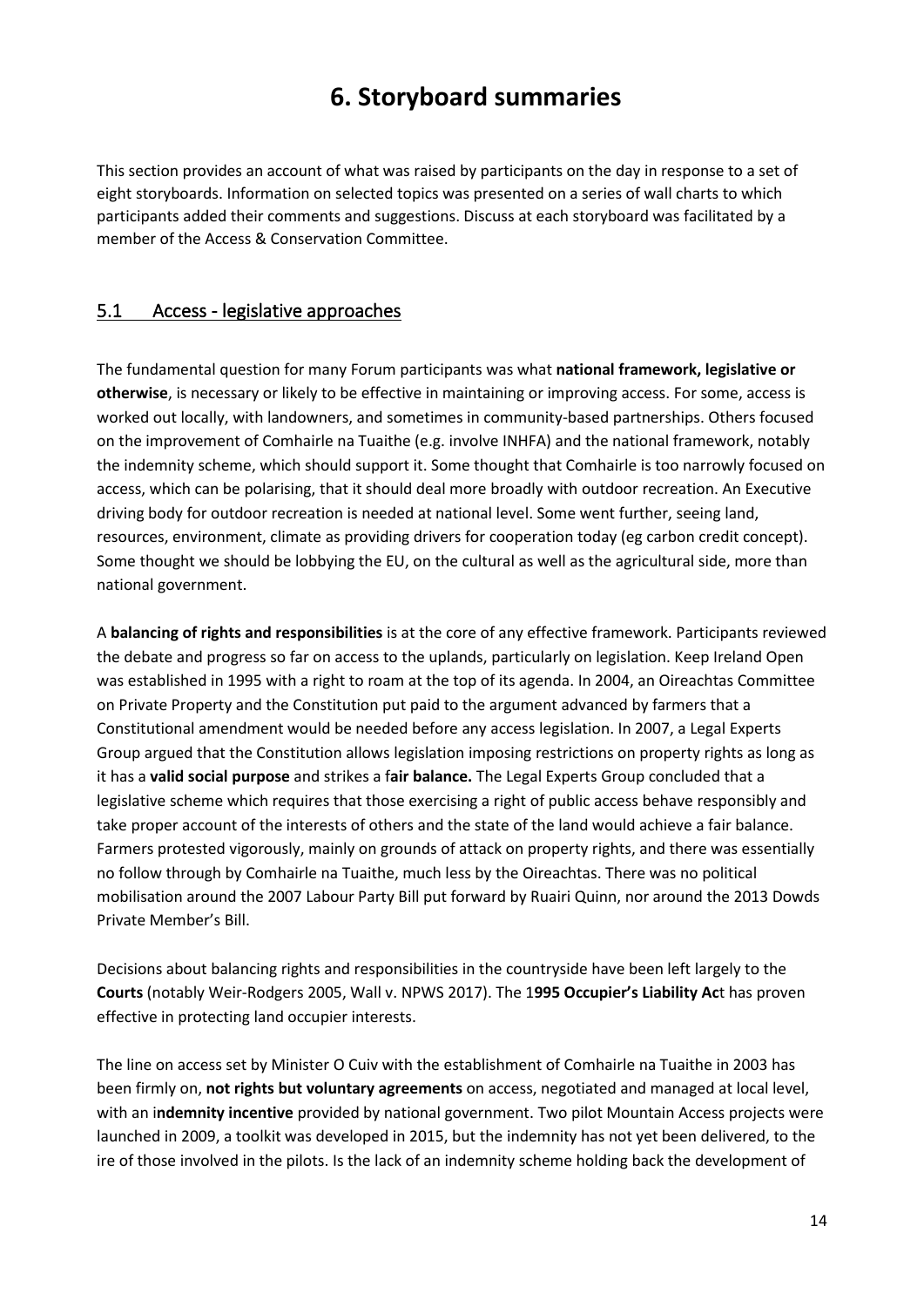cooperation on access across the country? Many Forum participants felt it probably was. Farmers argue they need to be confident about liability, especially in today's claims culture.

Some participants felt that the issue of **money,** payment to landowners, is still fundamental. Farmers argue they need to see some direct benefit. The 2008 Walks Scheme allows payment for maintenance of waymarked ways crossing private lands.

Some argued that the concept of **common good** has not been brought enough into the access debate so far.

## <span id="page-14-0"></span>5.2 Wall v NPWS Judgement

A Circuit Court judgment in April 2016, in which a Dublin woman was awarded €40,000 for injuries sustained in a fall on a boardwalk section of the Wicklow Way, sent a shockwave through Ireland's outdoor recreation community and raised concerns amongst landowners. The basis to the case was the higher duty of care on landowners and occupiers in relation to structures that are provided for use primarily by recreational users. The Circuit Court award was appealed to the High Court by the National Parks & Wildlife Service (the landowners) and overturned in February 2017 with a strong judgement that emphasised the responsibility of walkers for their own actions. As this case presented a significant threat to continuity of access for all who enjoy Ireland's outdoors Mountaineering Ireland provided assistance and evidence to support the appeal.

## **Key points from discussion:**

- The hillwalking community recognises the significance of this 2017 High Court ruling and greatly appreciates Mountain Ireland's active involvement in the case.
- The case should give reassurance to other landowners; and it is vital that the outcome of the case be widely publicised.
- The case highlights the importance of a national indemnity scheme.
- Most Irish landowners are willing to engage positively on access for responsible recreational users. However, their genuine concerns regarding the potential for litigation must be recognised and addressed. We believe that if working access schemes were in place they would be widely supported by landowners.
- Local or regional indemnity schemes are an important stage along the way to a more comprehensive approach (such as a national indemnity). It is recognised, however, that a more comprehensive solution would require a legislative basis to address issues such as: responsibilities of recreational users, responsibility for structures, rights of landowners, rights of recreational users, etc.
- There is chronic underfunding of our national parks. NPWS should consider new ways of funding trail maintenance such as ringfenced pay parking similar to Scotland.
- The Wall case should act as a wake-up call that we should plan our trail interventions better in line with the Helping the Hills Guiding Principles. Are the railway sleeper boardwalks common throughout Wicklow best practice? Mountaineering Ireland should continue to promote best practice interventions.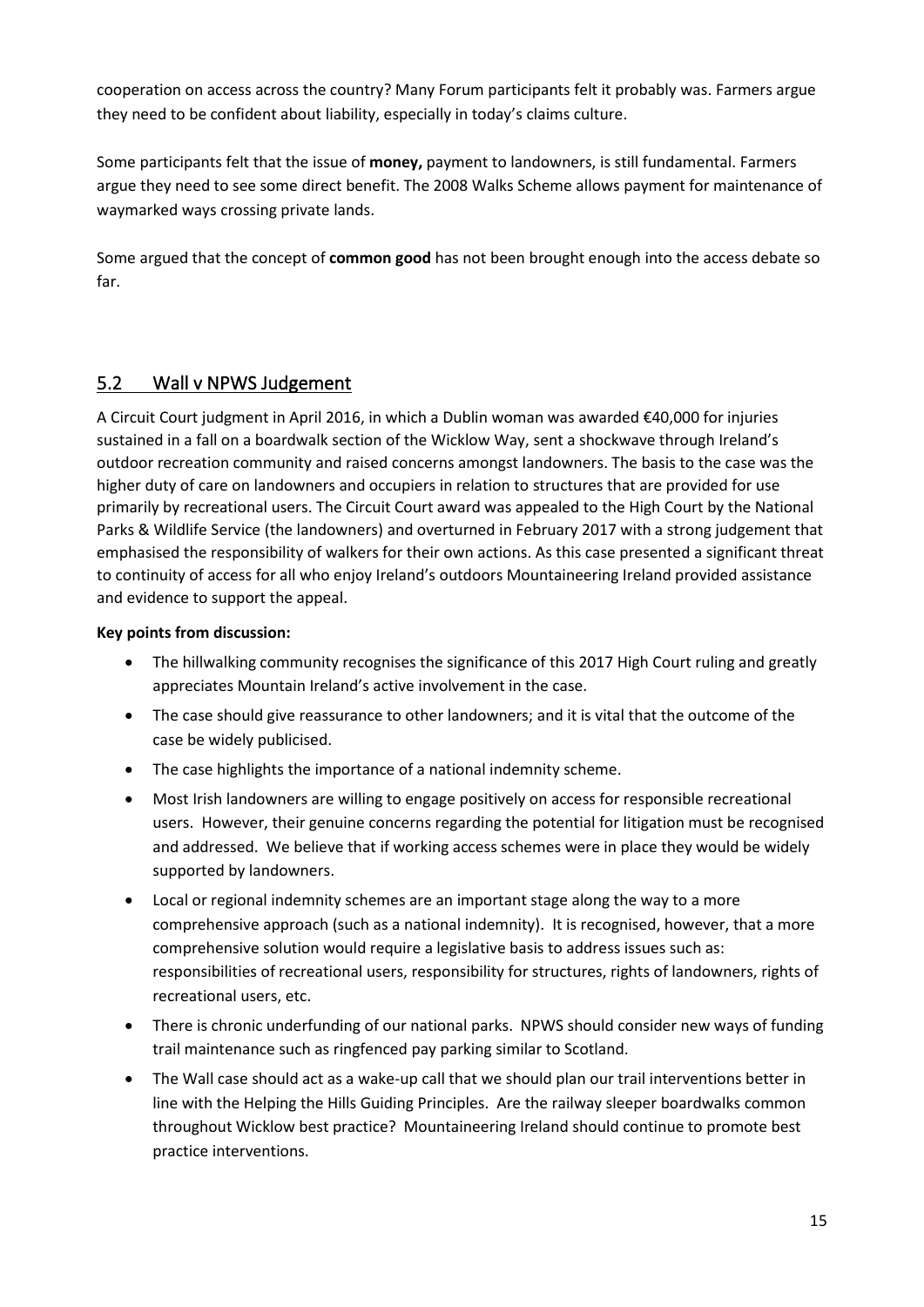- It was noted that following the case the standard of auditing and maintenance of trails in our national parks has substantially improved.
- We need to find common cause with group/bodies with more political clout than us such as IFA or Fáilte Ireland.
- A sustainable solution on access should be a win-win for recreational users and landowners.
- There is limited awareness of the access issue at government level. Mountaineering Ireland members should use the opportunity of the forthcoming election to highlight the issue.
- We need to promote a better appreciation of the full public value of our wild places (natural capital, wellbeing, health, carbon sequestration, etc) to support our arguments on access and conservation.
- $\triangleright$  For more information on the Wall v NPWS Wicklow Way case see: [https://www.mountaineering.ie/\\_files/20174128345\\_f3787411.pdf](https://www.mountaineering.ie/_files/20174128345_f3787411.pdf)

## <span id="page-15-0"></span>5.3 Mountain Access Project

Participants discussed Comhairle na Tuaithe's pilot Mountain Access Project, first introduced in 2009, which is being trialled at Binn Shléibhe near Clonbur and in the MacGillycuddy Reeks. Progress with the project has been hampered by delays in delivery of an indemnity arrangement for participating landowners. In considering the Mountain Access Project participants raised many questions, some of which are answered in the draft toolkit to support the roll-out of the Mountain Access Project (see link below), but many of which need to be borne in mind in the further development of the Mountain Access Project.

## **Feedback from participants:**

- Mountain Access Project (MAP) is a good idea.
- Collaborative approach is positive
- Co-operative structure is good.
- Access is not a priority with government.
- How do you incentivise landowners?
- What is the actual function of MAPs?
- Nationally the MAP is rudderless.
- It is really community driven  $-$  and demand driven?
- Demands a huge amount of voluntary work and energy. Not always possible.
- Different personalities, different polices.
- No framework to progress it nationwide who do you go to?
- It is place-specific  $-$  is it needed everywhere, or only in some areas?
- If an area is designated as an MAP, this can be transformative. But is this a good or bad thing.
- Should MAP be rolled out nationwide, or is it better kept for suitable areas?
- Perhaps reserve it for problematic areas?
- Lightweight model needed as well.
- Needs a permanent staff to drive a national scheme.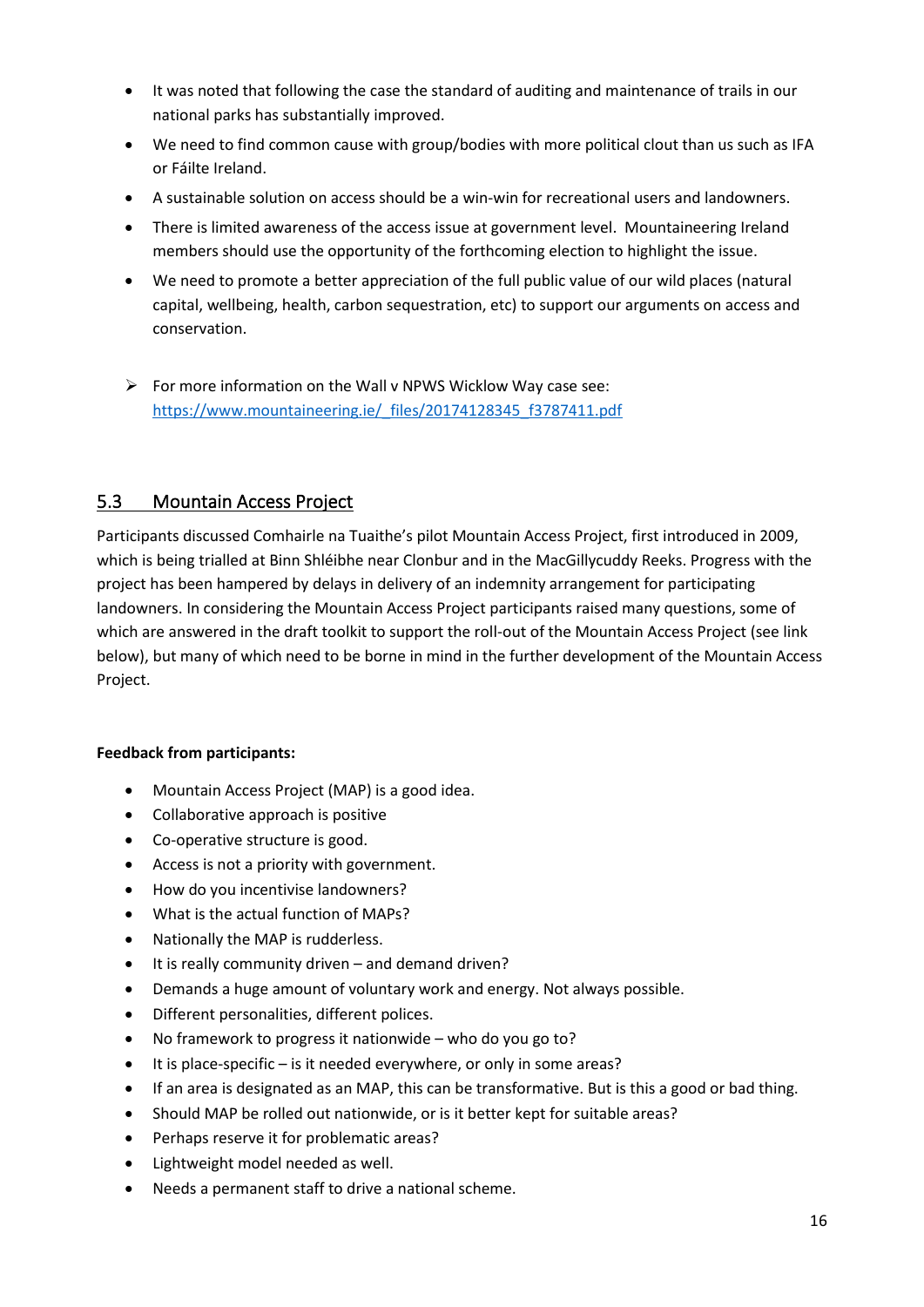- What is the feedback from users of MAPs?
- Does it translate into real economic gain? Increased bed nights, shops, etc.
- How do we prioritise each MAPs area?
- Is the current model transferable to different areas?
- Is it sustainable long-term?
- Is the move in rural areas towards increased recreational use rather than farming?
- Diversification of economic sources.
- No progress possible without clarity on Indemnity.

#### **Comhairle na Tuaithe**

- $\circ$  CnaT function and remit needs to be re-defined, it needs a future-proof mandate
- o What is the composition of CnaT?
- o Should CnaT have commercial recreational users on the board?
- $\circ$  Needs additional permanent staffing to operate efficiently and there needs to be continuation of plans when Civil Servants change
- o Needs support from Sport Ireland administrative work.
- o What incentives are there for farmers with CnaT?
- ➢ For more information on how the Mountain Access Project could work see: [https://www.mountaineering.ie/\\_files/20191212172859\\_5c8dd6fa.pdf](https://www.mountaineering.ie/_files/20191212172859_5c8dd6fa.pdf)

## <span id="page-16-0"></span>5.4 Future of Ireland's Mountains and Upland Areas

Ireland's mountains inspire, shape and enrich the recreation experiences enjoyed by hillwalkers and climbers. Ireland has a limited amount of mountain land and the quality and special character of these places is being altered all the time by changes in land use, including changes associated with recreation activity. Following an extensive consultation process with members, in 2017 Mountaineering Ireland agreed its vision for the future of Ireland's mountains and uplands areas - **that Ireland's mountain landscapes will be valued and protected as environmental, cultural and recreational assets.** 

Forum participants were asked how this vision might be realised; the responses have been grouped under a number of headings below:

#### **Policy Involvement/Lobbying Suggestions**

Turn the "What are the Barriers" listed into **Opportunities**

• **Lobby** at EU level to have farm payments that are linked to good environmental practices and social good

#### Resolution to **Indemnification** issue for landowners

• Recognition of farming as a way of life – part of our **cultural heritage** and EU funding to preserve this heritage

**Water Framework Directive (WFD)** are there aspects of the Directive that could be useful for the **Irish Uplands Forum** in the management of water and the uplands, for mutual and societal benefit?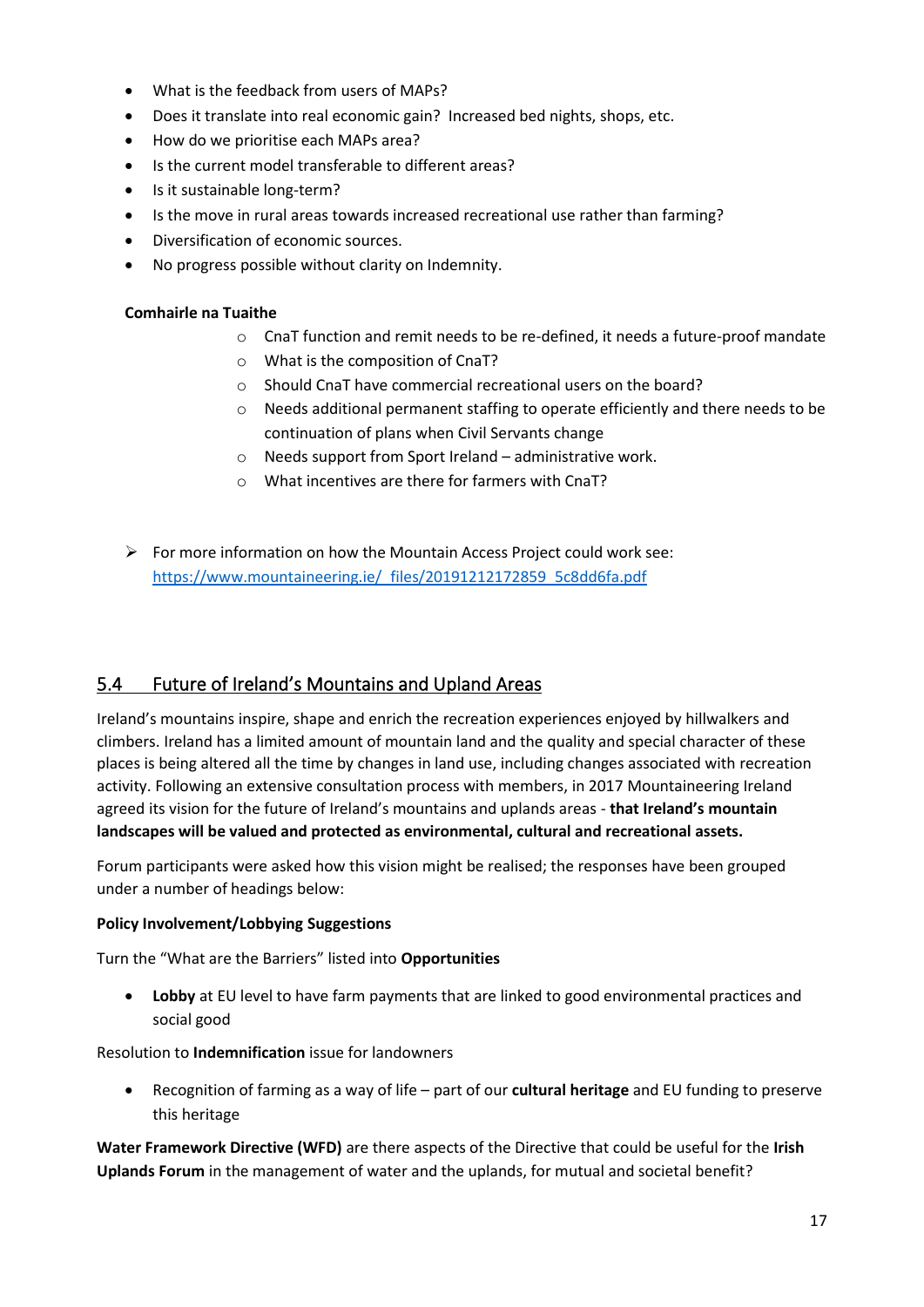Need ways to address the **Insufficient Enforcement** in relation to damage done to **SACs, SPAs and NHAs**

**Lack of incentives for landowners** to protect sensitive environmental areas

A **Recreational Management Strategy** is required for the Uplands (nationally and locally)

- Would encompass resources for recreation infrastructure e.g. car parks, shuttle buses, hard access tracks at the start of walks
- People on the ground have ownership of the project and outcomes, and outcomes linked to payments, like EIPs e.g. SUAS or like BurrenBeo

A **Renewable Energy Strategy** for Ireland is required which protects the uplands

#### Lobby for increase in **public ownership** of uplands

**Lobby** TDs and local authorities to emphasise the value of the uplands e.g. as carbon sinks, for water quality and management, for native forestry

• Mountaineering Ireland to provide **template documents for lobbying** ahead of General Election

#### **Trails/Pathways**

Honeypot hills **– sacrifice these e.g. Croagh Patrick, Diamond Hill, Errigal etc.**

- Have sustainable paths/tracks on these to attract the many, in the hope that wilder hills will be preserved
- Make a specific set of mountains/summits **National Monuments** as part of our heritage
- Re-kindle "**Helping the Hills**" initiative
- Explore ways to avoid/reduce footfall
- Consider **pathway network** e.g. New Zealand have paths, stay on them to preserve the surrounding landscape, similarly South American system

**Decommission,** or close, unsustainable (and unsuitable) trails e.g. Knockclugga (Knockmealdowns), Cuilcagh Summit on Ulster Way

#### **Centralisation of route planning** for way-marked trails

- Ensuring local consultation in all plans
- Adhering to Sports Ireland Trails Guidance
- Confining to publicly owned lands

#### **Co-operation Opportunities**

Strengthen co-operation with **conservation NGOs**, e.g. Irish Peatland Conservation Council (IPCC)

• Build links with **Fáilte Ireland** to educate on responsible use of the hills in Ireland

#### "Managed **re-wilding"**

- Support initiative to re-wild mountains
- Address issues of invasive species
- Utilise the attribute that re-wilded landscapes are more resilient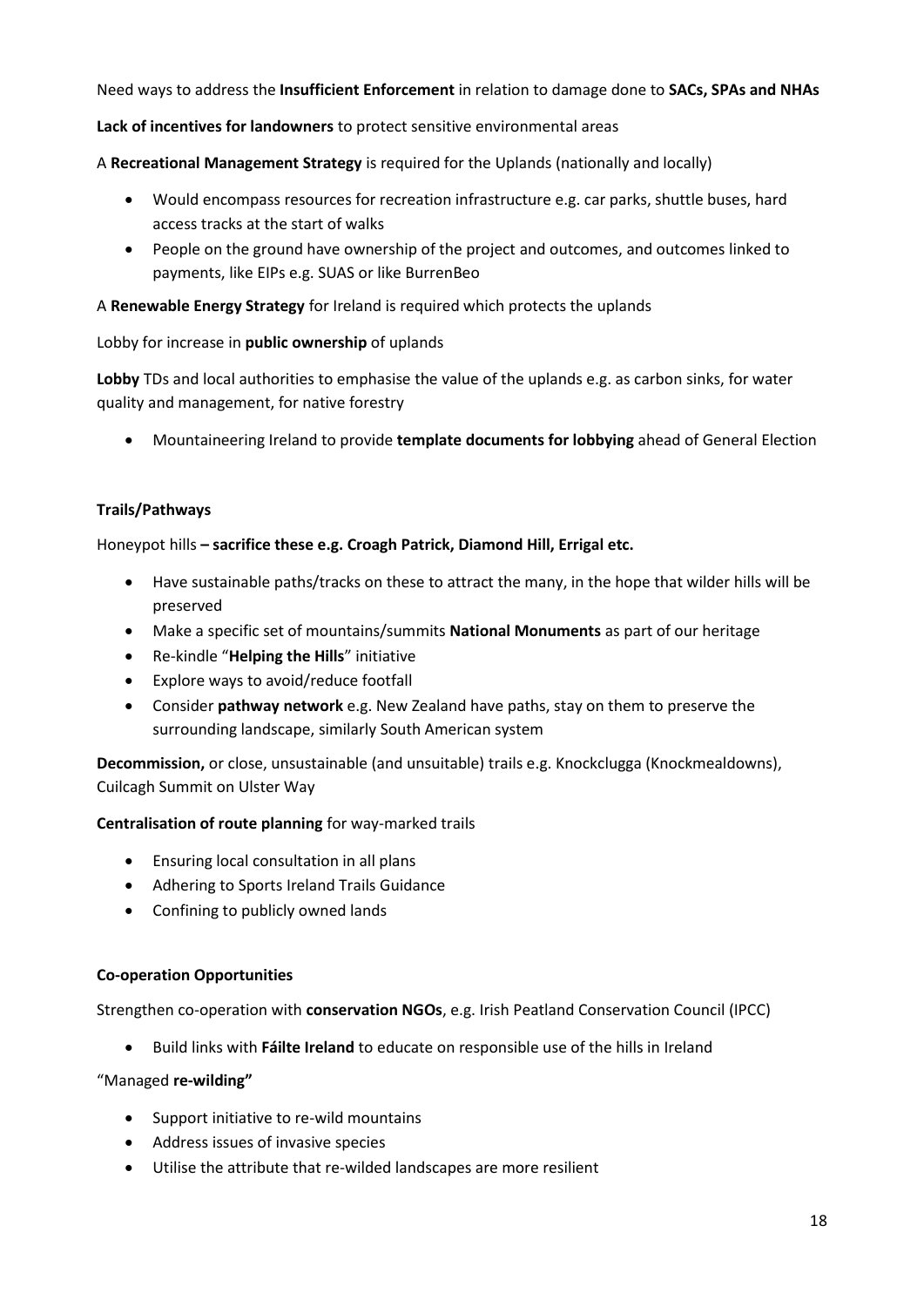#### **Personal Responsibility**

**Sacrifice** is ours to make as recreationalists

- Think about our use of the mountains, perhaps we need to sacrifice something for their conservation
- We have a personal responsibility to the hills we enjoy
- ➢ To read more about Mountaineering Ireland's Vision for the Future of Ireland's Mountains and Upland Areas go to: <https://www.mountaineering.ie/accessandenvironment/EnvironmentalPolicy/default.aspx>

## <span id="page-18-0"></span>5.5 Helping the Hills

Mountaineering Ireland's started the Helping the Hills initiative in 2012 to advocate a considered, quality approach to addressing the path erosion problems emerging in Ireland's upland area and to ensure that interventions do not detract from the character of the upland environment. Mountaineering Ireland hosted a conference on this topic in Wicklow in 2012 and a one-day seminar in Dublin in 2013. In 2014 the Helping the Hills Guiding Principles for the Management of Upland Path Erosion was adopted by Mountaineering Ireland, following consultation with members and other relevant organisations.

#### **Key points from discussion:**

## **Best Practice in Upland Path Work**

- Criteria What is appropriate in a specific landscape/habitat? Ensure experts / best practice criteria applied at an early stage.
- Important to clearly define good practice and have examples/case studies regarding path construction and local consultation and engagement (Croagh Patrick seen as an example of good practice). Dept of Rural & Community Development and County Councils need to be engaged on this and agree to set national standards.
- EU Habitats Directive can sometimes be over interpreted regarding path development leading to anomalies/issues. Needs to be a willingness to trial solutions that are locally appropriate.
- Local involvement and giving something back to the local area by walkers identified as key message.
- Training and employment for local people in path building and maintenance identified as important to success of projects. Critical need to build a pool of expertise locally and nationally in upland path construction.
- The success of alternative enterprises for local community/farmers who engage with outdoor recreationists through running car parks, providing coffee /tea and camping/glamping needs promotion.
- Case studies and research highlighting the range of benefits of outdoor recreation for local area and for wider society would be very beneficial.
- The uplands are associated with many ecosystem services such as: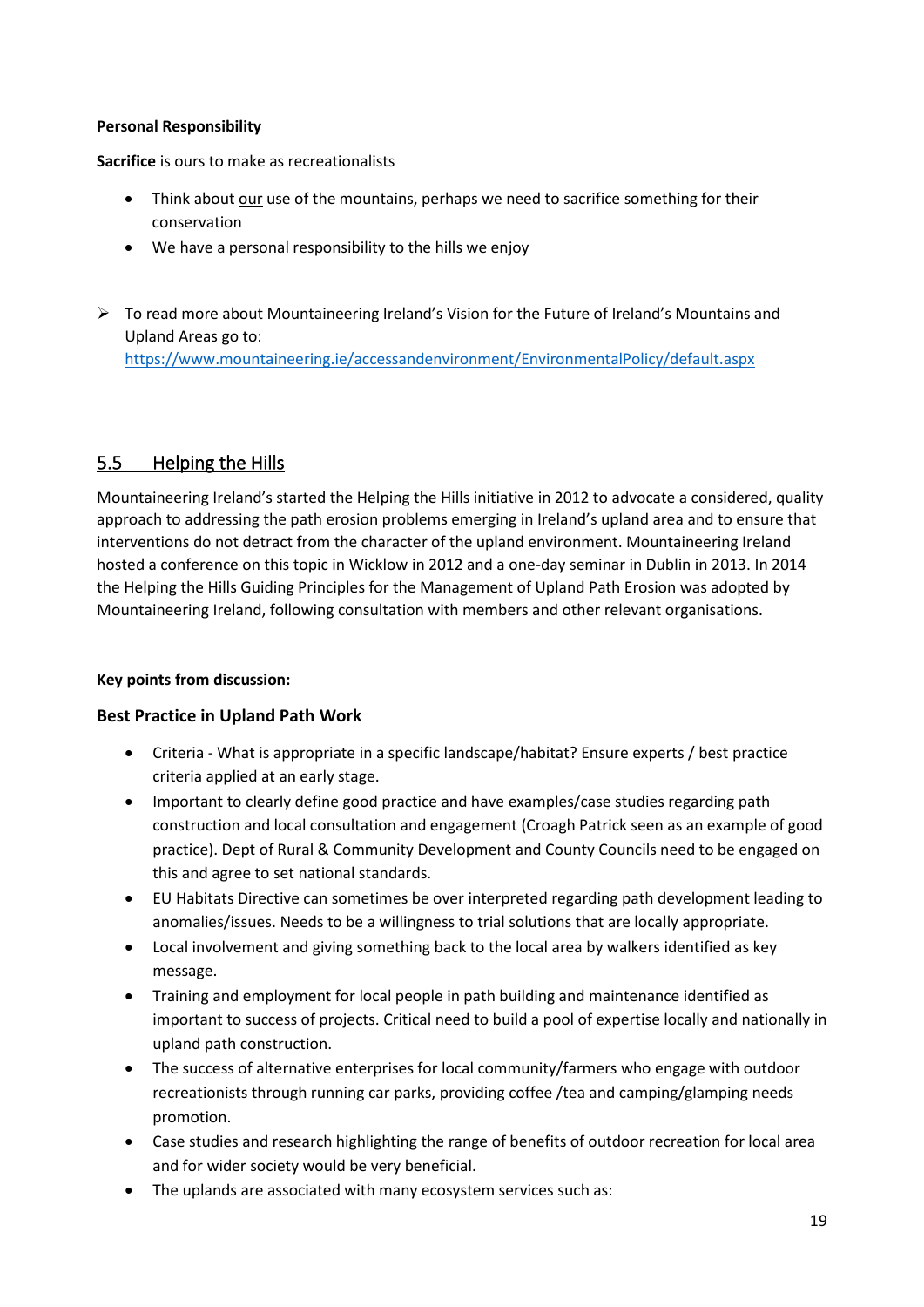- o Cultural ecosystems services recreation/spiritual/ aesthetics
- o Regulation ecosystems services biodiversity/carbon sequestration/climate regulation/water filtration

These ecosystem services are often not fully appreciated/understood.

## **Creating Awareness**

- How do we encourage people to stay on trails and avoid path widening or creating new trails? We need to increase awareness of fragility of upland soils, especially when wet. The projected long-term increase in frequency and intensity of rainfall and flash flooding in Ireland means this will become an even greater problem in the future.
- Path Condition Survey is there a baseline for this or a current snapshot recording underlying grounds, i.e. peats or mineral soil? (Note: surveys based on Scottish methodology for Amber Survey)
- Wicklow Uplands Council plan to do some survey work of paths next year. This will raise awareness of the erosion/damage on the paths and helps prioritise sections of paths for repair/construction and maintenance.

## **Volunteer Involvement**

- Suggestion we get mountain rangers employed to protect and restore upland habitats as has happened on the Glen River Trail on Donard.
- The work of Mountain Meitheal was praised. Potential for involvement of Men's Sheds in path building.
- Automatic visitor counters to record numbers using particular mountains / paths is needed in order to access funding for path construction and to prioritise trails in need of remedial work. Possibility of using volunteers to manually record this information also mentioned. A Citizen Science approach.
- Potential for volunteer rangers in popular areas to help with advice for walkers and monitoring usage/behaviour. This seems to work well in the Dublin Mountains and on Snowdon.
- Large pool of potential volunteers are available but need training/coordination/management.

## **Rural Recreation Officers**

• Rural Recreation Officers - need to substantially increase the number employed. RROs can help in all aspects of trail design and maintenance but currently they are spread too thinly.

#### **Funding Path Repair and Maintenance**

- Noted that path construction is seen as expensive, but in comparison to building and running swimming pools by County Councils for example, the cost of trails is comparatively low.
- Maintenance versus building / capital budget less of a problem. A long-term maintenance budget needed for upland paths but often not allocated.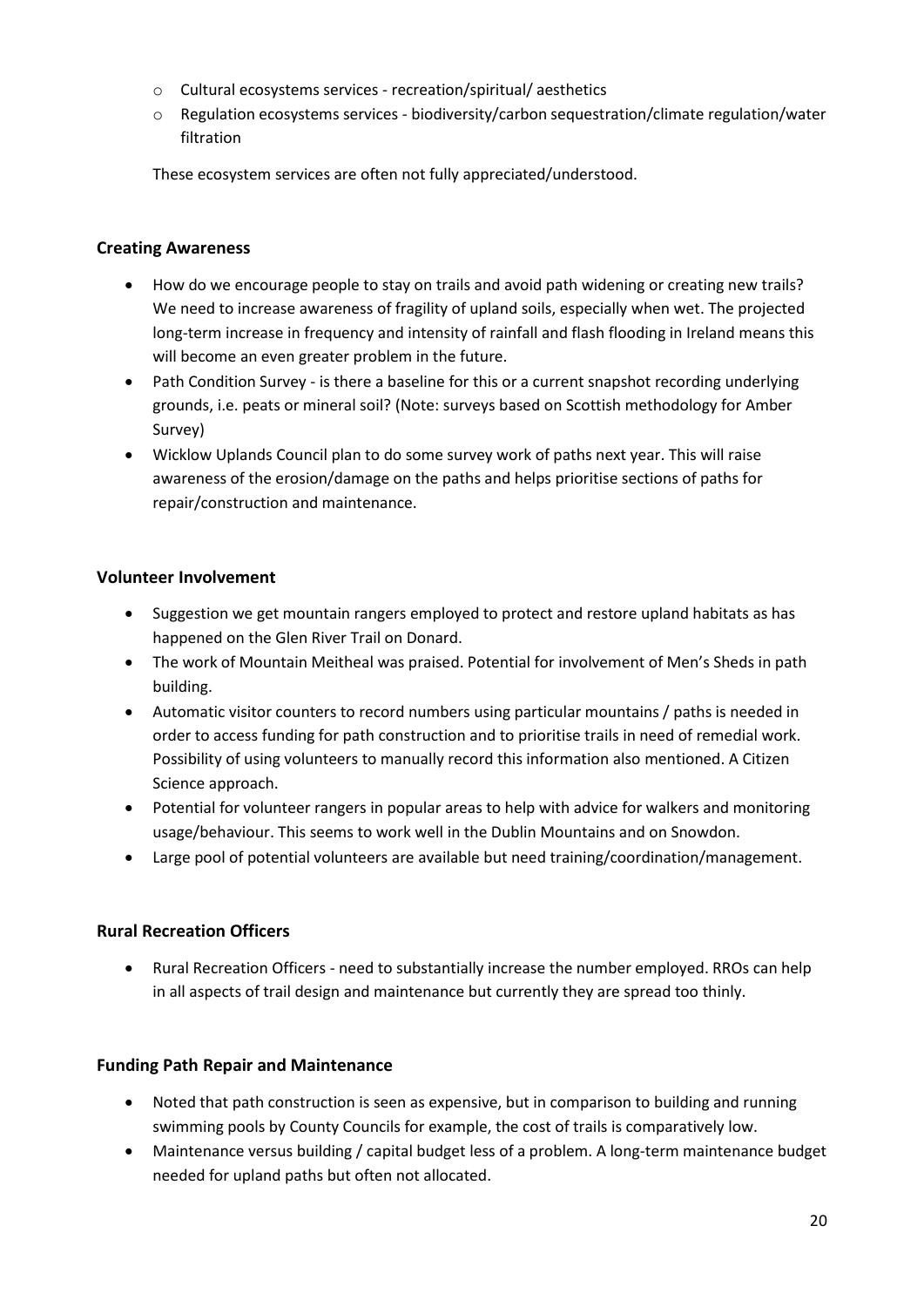- A need for more automatic trail counters to provide accurate usage figures to help support funding application for path work.
- Suggestion that corporate sponsorship for tracks/paths to pay for the work or as carbon credits?
- $\triangleright$  For more information on Mountaineering Ireland's Helping the Hills initiative visit: <http://www.helpingthehills.ie/>

## <span id="page-20-0"></span>5.6 Protecting the Mountain Environment

Participants considered three examples of Mountaineering Ireland's work to protect Ireland's mountain environment:

- Responding to an unauthorised, bulldozed roadway in the Mahon Valley, Comeragh Mountains;
- Objection to application for Northern Ireland's largest windfarm at the heart of the Sperrins Area of Outstanding Natural Beauty;
- The removal of yellow arrows spray-painted along the Cooley Mountains to mark the route for an event.

#### **Key points that came out of the discussion were:**

- **1. Mountaineering Ireland should make better use of its national network**
- Mountaineering Ireland members on the ground are the eyes of the organisation.
- The Mountaineering Ireland office has a role as a communication facilitator need to liaise with and educate local Mountaineering Ireland members.
- Time is often tight with planning issues, it was recognised that Mountaineering Ireland makes an effort to contact local clubs, clubs have a role in raising awareness amongst their members.
- This works both ways, the involvement of a national organisation brings credibility to local concerns.

#### **2. Aim to prevent issues rather than report them afterwards**

- Members to contact Mountaineering Ireland when they hear about something in their area.
- Raise awareness of possible issues, explain the concerns.
- Needs to be done sensitively, sometimes there are good intentions but poor execution.
- Encourage good practice by highlighting positive examples.
- Mountaineering Ireland to liaise with local authorities, funders and event organisers.
- Mountaineering Ireland's Event Guidelines should be sent to all charities.

#### **3. Work with others who share similar concerns**

- Network with other recreation bodies that have an interest in mountain/cliff/coastal areas, including MountainViews.
- Cooley project a great case study involved local farmers and other recreation interests.
- Link with An Taisce to find out about planning applications that might present a problem.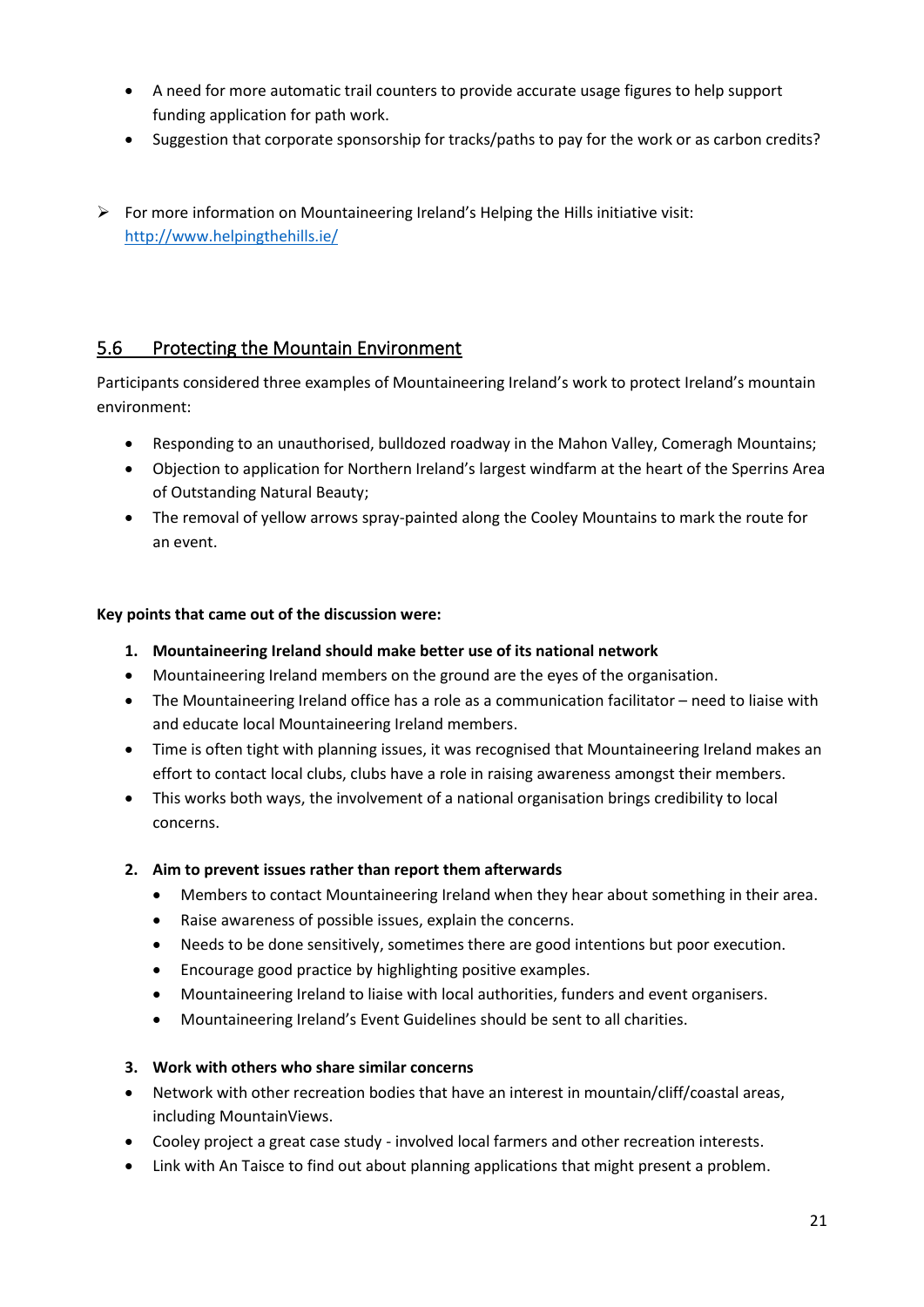- **4. Mountaineering Ireland policies should be regularly reviewed and updated**
- Climate change now a major issue, possible conflict in opposing windfarms, Mountaineering Ireland and members need to be well-informed on the pros and cons of windfarms.
- Environmental Impact assessments must be done important to learn lessons from the Derrybrien windfarm, Ireland is paying daily fines to Europe because of failure to carry out Environmental Impact Assessment.
- Mountaineering Ireland policies need to be updated in light of the climate crisis.

## <span id="page-21-0"></span>5.7 Responsible recreation

In some ways the responsible Recreation discussions on Saturday 23<sup>rd</sup> November provided a bit of a 'menagerie' of comments, ideas, suggestions and just 'pass the book' throwaway comments, what follows is an attempt at collation:

1. Most people felt that both they as individuals and Mountaineering Ireland as an organisation tried to act as agents promoting 'Responsible Recreation', but fell short. The first issues raised were those of transport to the event, transport to the hills and what both individuals and Mountaineering Ireland was doing re global warming.

2. There was broad comment that Mountaineering Ireland (and the Club Environmental Officers) were not doing enough to promote responsible recreation. Many commented that some Club Environmental Officers made no positive contribution, many felt that Mountaineering Ireland was only speaking to the converted and not getting any message to a wider concerned public. As often happens at such fora, a few went straight to the role of 'schools' in promoting responsible recreation, but after careful consideration, many concluded that Transition Year was a valuable but wasted opportunity to publicise Mountaineering Ireland and what it is trying to achieve. Allied to this, a few commented that many club members had no interest in greater environmental responsibility.

3. A few commented that they wanted more environmental knowledge, BUT there was a marked 'disconnect' when they were asked about or referred to the 'RESPECT' items which are published in the Irish Mountain Log.

4. This led to a recommendation that Mountaineering Ireland should reengage with Leave No Trace ireland. It was felt that this was a more global approach to 'responsible use' and anything else was more piecemeal.

5. A number of respondents maintained that they were very supportive and engaging with local communities, both in terms of positive interaction and financial support…cafes, pubs, shops, etc.

6. It was felt that Mountaineering Ireland needed a marketing/publicity officer or role to attempt to inform a much wider audience than its members. It needed to use some 'high profile' celebrity figure and use a 'bite sized' approach.

7. And from a personal 'performance' perspective, people felt that Mountaineering Ireland was doing enough to ensure that members felt safe, properly equipped and in the hands of competent 'leaders'.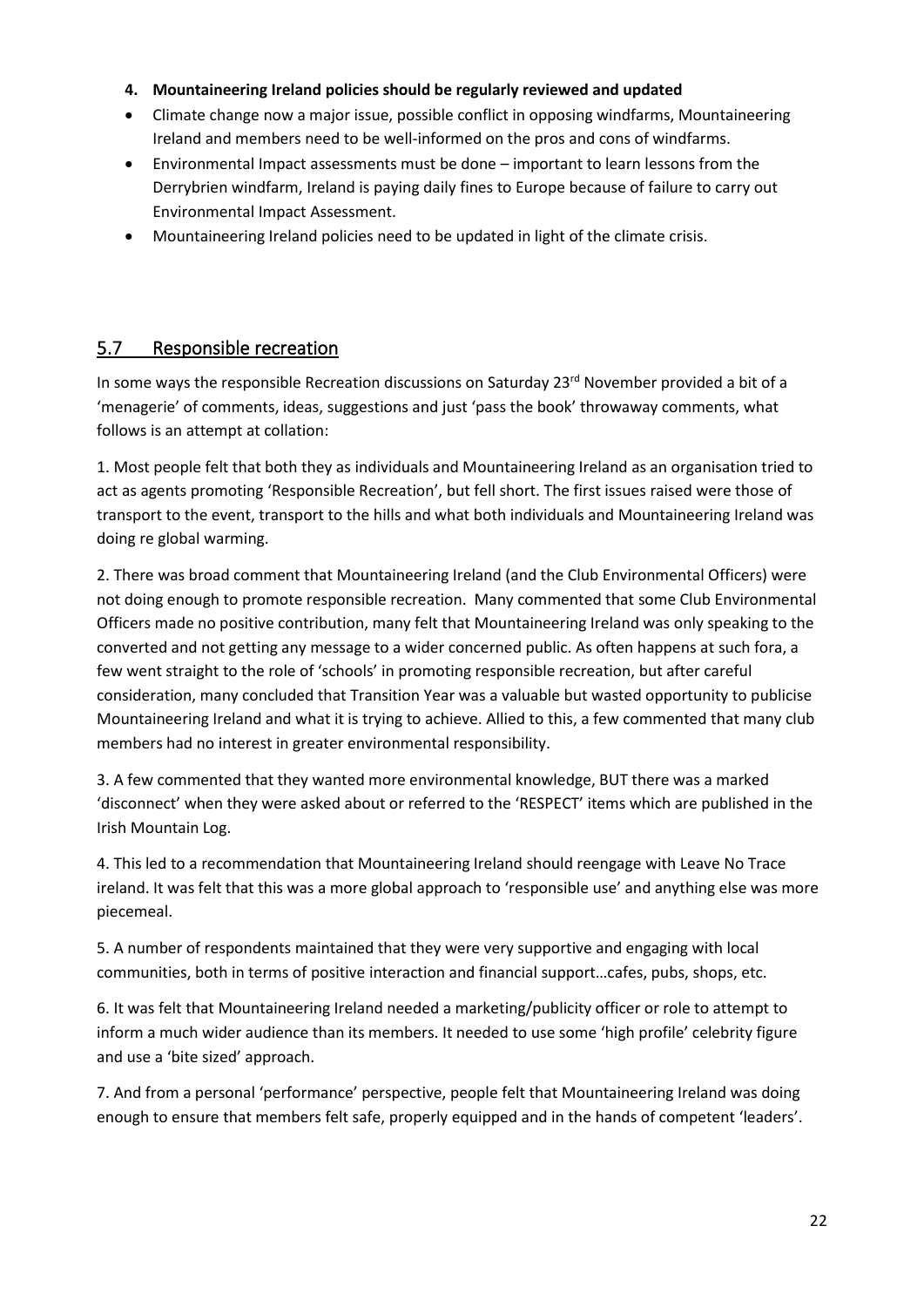➢ Check out the RESPECT articles from the Irish Mountain Log [https://www.mountaineering.ie/\\_files/20191212174351\\_a7e891c2.pdf](https://www.mountaineering.ie/_files/20191212174351_a7e891c2.pdf)

## <span id="page-22-0"></span>5.8 What makes a great day out? What makes a Quality Experience?

This session focused on capturing the characteristics of quality of outdoor recreation experiences. Responses below are exactly as written by participants on the day. These were later grouped and headings added by the facilitator.

|  |  |  |  |  | 1. Create a list of things that helped make your day out in the mountains great: |
|--|--|--|--|--|----------------------------------------------------------------------------------|
|--|--|--|--|--|----------------------------------------------------------------------------------|

| Not dependent on going to the hills             | Dependent on going to the hills                      |  |  |
|-------------------------------------------------|------------------------------------------------------|--|--|
| Pleasant company; Company; People; Good         | Nature; Wildlife; Native trees; No Coniferous trees; |  |  |
| company; Good company; Good company;            | Environmental understanding e.g Geology              |  |  |
| Climbing with friends; Yummy lunch and hot      | Fresh Air & Wildness; Getting away to the wild;      |  |  |
| coffee; Escape from daily worries.              | <b>Stay Dry; Weather; Sunshine</b>                   |  |  |
| Challenge / adversity / exhilaration; Exercise; | Isolation; Landscape; Natural places; Scenery;       |  |  |
| Sense of wellbeing; Hard work; Good             | Being on open mountains without tracks; Views        |  |  |
| unplanned surprise; Achievement; Sense of       | Accessible starting point & parking; Getting there   |  |  |
| achievement; Uplifting; Feeling; Fun; Exercise; | and getting back; No access worries                  |  |  |
| Fitness.                                        | Visiting a new Place; Place                          |  |  |

2. How important is the quality of the natural environment to your enjoyment and /or experience whilst Hillwalking or Climbing in Ireland?

- **Extremely Important**
- Very Important
- **Moderately important**
- Slightly important
- Not at all important



3. Consider our 3 working ideas (hypotheses) … a) b) & c):

3a) The outdoor environment contributes to the outdoor experience. 100% in agreement

3b) There are particular attributes of the natural environment which contribute to the quality of experience enjoyed by those recreating in the outdoors. 100% in agreement

| <u>Trial specifically is it about the hataral christolinicht that helps make your day out great:</u> |                                                                                              |  |  |  |  |
|------------------------------------------------------------------------------------------------------|----------------------------------------------------------------------------------------------|--|--|--|--|
| <b>The</b><br>Weather; Spotting a rare or unusual weather experience; Weather; Good climate.         |                                                                                              |  |  |  |  |
| <b>Climatic</b>                                                                                      |                                                                                              |  |  |  |  |
|                                                                                                      | <b>Perception</b>   Solitude; Accessibility of nature; Hassle free experiences; Litter free. |  |  |  |  |

## **What specifically is it about the natural environment that helps make your day out great?**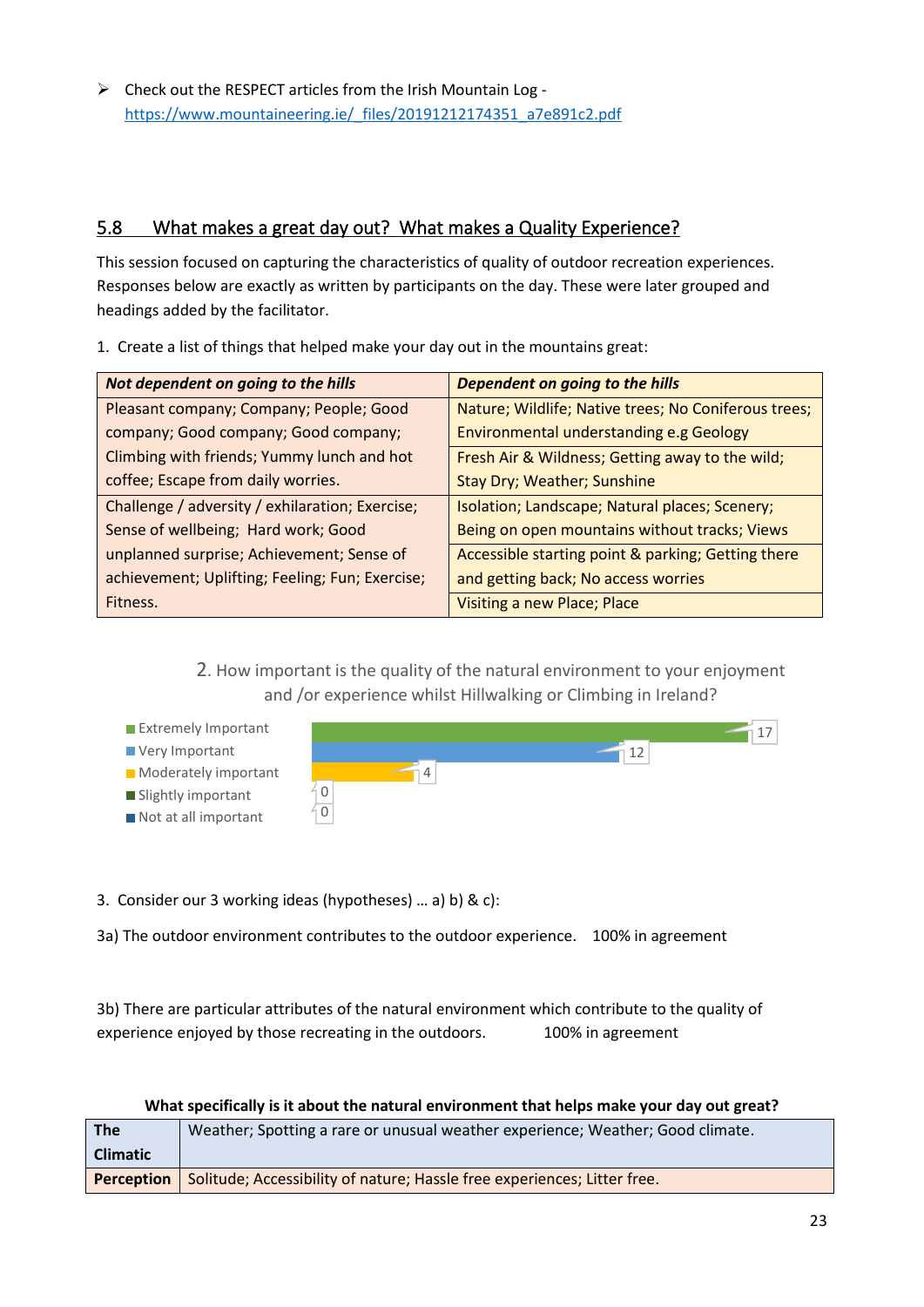| The                                                                                                 | Horizons; Scenery; Sea views; unobstructed travel; Geology; geology; Ground conditions;    |  |  |  |  |  |
|-----------------------------------------------------------------------------------------------------|--------------------------------------------------------------------------------------------|--|--|--|--|--|
| <b>Physical</b>                                                                                     | Uneroded; Unmodified natural environment; Minimal anthropogenic features; Varied           |  |  |  |  |  |
|                                                                                                     | features; Variety; Scenery/ Landscape; Geology; Geomorphology; Less man-made more          |  |  |  |  |  |
|                                                                                                     | natural; Remoteness & isolation; Solitude; Wildness; Wildness; Unspoilt; Challenging       |  |  |  |  |  |
|                                                                                                     | landscapes; Natural rock features; Natural flows of water; Natural sounds & silence; Sea   |  |  |  |  |  |
|                                                                                                     | views without man-made features; Open Spaces; Bogs.                                        |  |  |  |  |  |
| <b>The Living</b><br>Bog Asphodel; Birds; Sunwort; Variety of plants/animals; Milkwort; Vegetation; |                                                                                            |  |  |  |  |  |
|                                                                                                     | Biodiversity; Spotting a rare species like fir clubmoss or a hare; Wildlife; Mix of native |  |  |  |  |  |
|                                                                                                     | vegetation; Wildlife/nature; Botany; Upland ecology; Mountain species; All birds; All      |  |  |  |  |  |
|                                                                                                     | animals; Flora & Fauna - not monocultures; Natural colours of flora.                       |  |  |  |  |  |

3c) A reduction in the integrity and natural character of the outdoors will correspond to a reduction in the quality of experience enjoyed by those recreating in the outdoors. 100% agreement

## **Recorded below are personal stories from forum participants of instances when their enjoyment was affected by changes in the natural environment:**

|                        | <b>People on the Physical</b>                                                  | <b>People on the Living</b> | <b>People on People</b>    |  |  |  |  |
|------------------------|--------------------------------------------------------------------------------|-----------------------------|----------------------------|--|--|--|--|
|                        | Illegal Dumping; Rubbish in the Featherbeds;                                   | Heather flailing in an      | Overcrowding - 25          |  |  |  |  |
|                        | Plastic turf bags littering rivers on Ben Bulben;                              | SAC; Shooting               | scouts in one group;       |  |  |  |  |
|                        | Burning affecting air & water quality in Mournes;                              | Peregrines; Dog             | <b>Busloads of People;</b> |  |  |  |  |
|                        | Unsightly abandoned & burnt out cars; Four                                     | chasing sheep; Clear-       | 'naturalness reduced       |  |  |  |  |
|                        | Motocross bikes causing scarring coming off                                    | felling of forestry;        | from overcrowding on       |  |  |  |  |
| <b>By Destruction</b>  | Mullaghcleevaun; Cliffs of Moher habitat                                       | Animals that have           | <b>Diamond Mountain;</b>   |  |  |  |  |
|                        | degradation; Appalling degradation of peatland                                 | been injured by             | <b>Ireland has become</b>  |  |  |  |  |
|                        | habitat; Bulldozed trail on Grey Mares Tail; Quad                              | humans (a deer shot         | too small (more places     |  |  |  |  |
|                        | tracks; Burning; Eroded Peat Uplands in                                        | but not killed);            | in easy range of more      |  |  |  |  |
|                        | Wicklow; Plastic marker posts Buckoogh; Habitat                                | Destroyed                   | people; Car burglaries     |  |  |  |  |
|                        | damage and soil erosion spoil experience in                                    | vegetation.                 | in Comeraghs; Poor         |  |  |  |  |
|                        | what was pristine land; Litter.                                                |                             | user behaviour - Large     |  |  |  |  |
|                        |                                                                                |                             | groups; Charity walks;     |  |  |  |  |
|                        |                                                                                |                             | Playing of loud music.     |  |  |  |  |
|                        | Monavullaghs - mess of TV masts; Yellow                                        | Angular edges to            | <b>Recreation in the</b>   |  |  |  |  |
|                        | Arrows on Cooleys; Boardwalk in Connemara                                      | coniferous planting         | uplands carries a          |  |  |  |  |
|                        | National Park; Cuilcagh boardwalk; Poor choice                                 |                             | responsibility; Who        |  |  |  |  |
| <b>By Construction</b> | pf path surface - Binion Hill Inishowen;                                       |                             | should pay and how?        |  |  |  |  |
|                        | Unnecessary fencing (driven by policy rather                                   |                             | <b>Taxes or something</b>  |  |  |  |  |
|                        | than need); Fences with barbed wire and no                                     |                             | new? Maintenance is        |  |  |  |  |
|                        | stiles; Naturalness spoiled by fences - physical                               |                             | an ongoing cost.           |  |  |  |  |
|                        | obstruction & unsightly                                                        |                             |                            |  |  |  |  |
|                        | Bad Weather; Solvitur Ambulando - it is solved by walking (Diogenes)<br>Other: |                             |                            |  |  |  |  |

Some concluding comments and further information: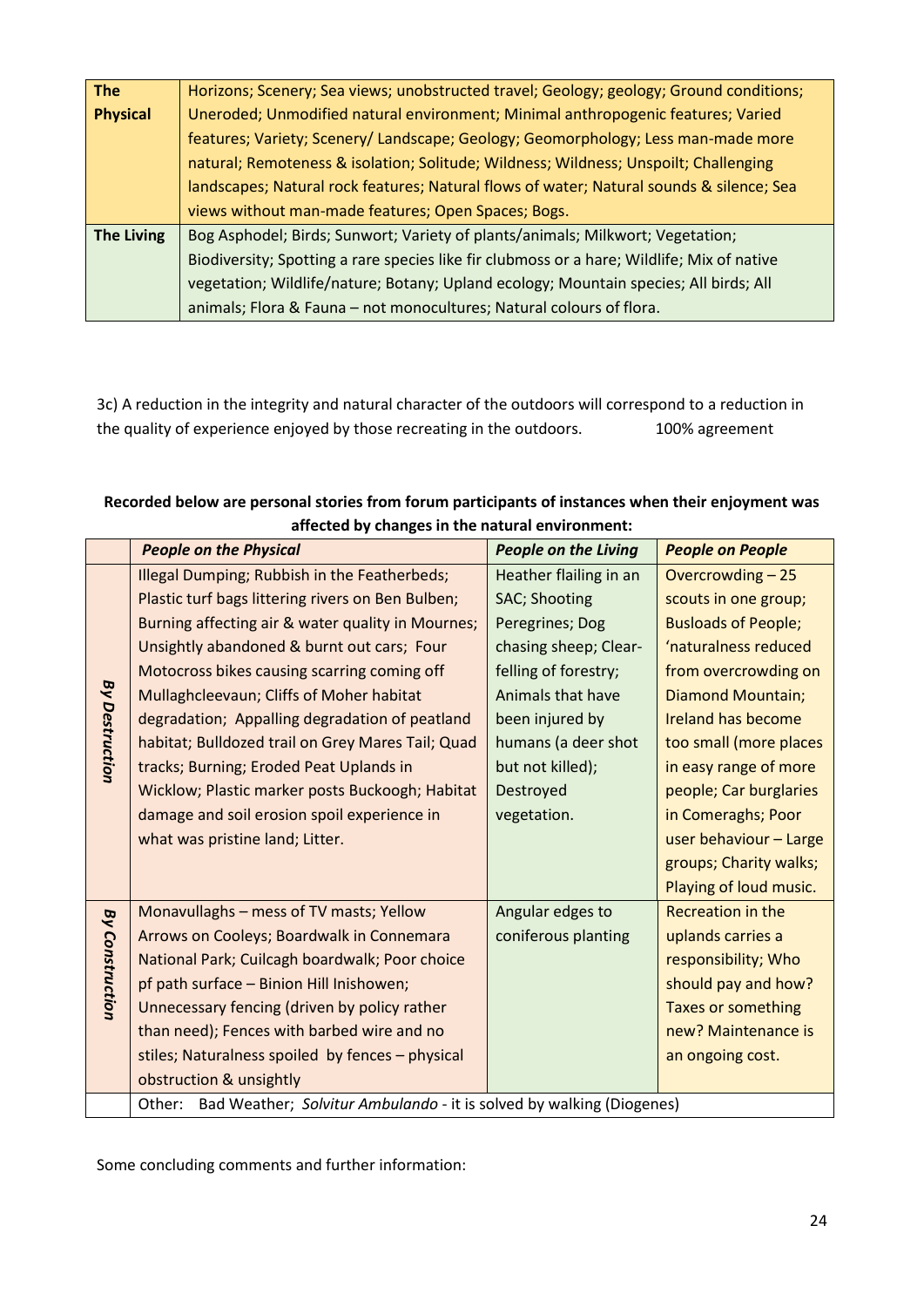Recent published reports and research have reported large amounts of money (€bn's £100m's) changing hands from the recreational use of the outdoors, equally impressive societal benefits have also been reported<sup>1,2,3</sup>. However, initial scoping (as part of this work) has revealed a dearth of qualitative or quantitative studies linking the quality of the natural environment with the quality of experience enjoyed. It is suggested that policy and practice could be better influenced if quality research results and conclusions were available following refinement on the ideas considered in 3c) above.

Some further information and summary statistics can be found in:

1. European Network of Outdoor Sports BOSS project 2017-2020 (Benefits of Outdoor Sports to Society) <https://outdoorsportsbenefits.eu/>

2. Assessing the Economic Impact of Outdoor Recreation in Northern Ireland, 2019 (report not online yet, separate study from 2013 available here - [http://www.sportni.net/sportni/wp](http://www.sportni.net/sportni/wp-content/uploads/2013/03/Economic-Impact.pdf)[content/uploads/2013/03/Economic-Impact.pdf](http://www.sportni.net/sportni/wp-content/uploads/2013/03/Economic-Impact.pdf)

3. Outdoor Recreation Plan For Public Lands And Waters In Ireland 2017-2021, including Economic Benefit of Outdoor Recreation on public lands - [https://www.coillte.ie/media/2017/06/ORP\\_Screen.pdf](https://www.coillte.ie/media/2017/06/ORP_Screen.pdf)

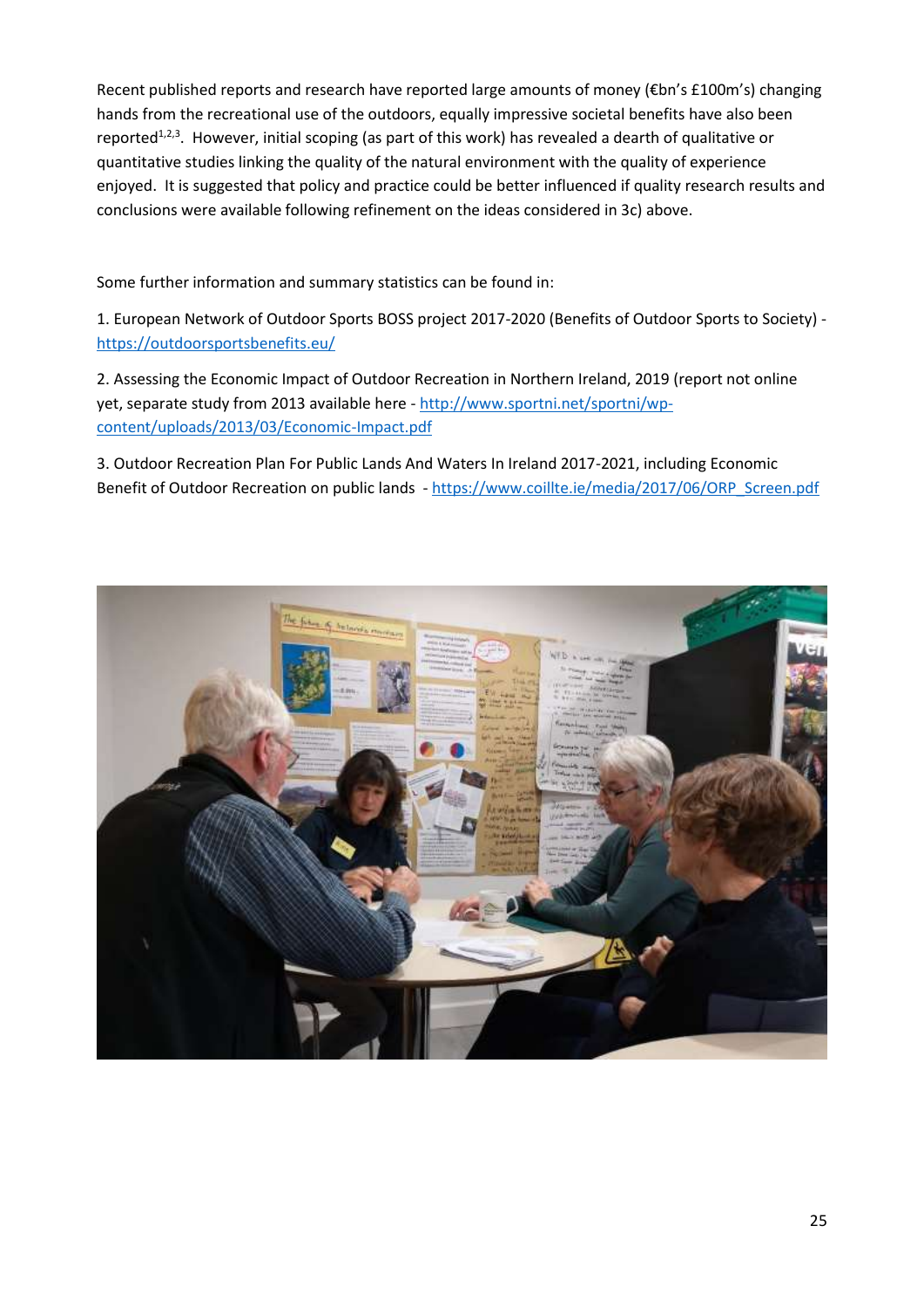# **Appendix 1: Participant feedback**

## <span id="page-25-1"></span><span id="page-25-0"></span>What was good / useful today:

## **1. Structure**

- ➢ Informal structure and small groups kept everyone focused, got opinions from everyone, ensured inclusivity
- ➢ Learning about Mountaineering Ireland and the scope of work
- $\triangleright$  Meeting people / networking
- ➢ Good food
- ➢ Everybody very constructive
- $\triangleright$  Structure of day kept energy and focus
- $\triangleright$  People felt their views were valued
- $\triangleright$  Great to have people from Northern Ireland
- $\triangleright$  Meeting so many different like-minded people starting up the network
- $\triangleright$  Fresh approach with no Powerpoint
- $\triangleright$  Everyone had opportunity to make their point
- ➢ Very well organised
- $\triangleright$  Good group interaction on the storyboards and throughout the day
- $\triangleright$  Exchanging ideas
- $\triangleright$  History board was useful, but see below
- $\triangleright$  Good to have free rein
- ➢ Great not to have Powerpoint
- ➢ Discussion at afternoon stations
- $\triangleright$  Relaxed and informal groups very good
- ➢ Interactive
- $\triangleright$  Interesting ideas
- $\triangleright$  Dynamic, flowy
- ➢ Structured and organised
- $\triangleright$  Pre-planning and work put in
- ➢ Lunch, refreshments
- $\triangleright$  Interesting ideas, listening to others
- ➢ Respect, no fights
- $\triangleright$  Varied expertise and backgrounds

## **2. People and networking**

**3. Other**

## <span id="page-25-2"></span>What could have been better / what to change:

- $\triangleright$  More focused on particular issues
- ➢ Outdoor location example
- $\triangleright$  Representation(? writing not clear) of other stakeholders
- ➢ Regional roll-out
- $\triangleright$  More central location, near public transport
- ➢ Avoid information overload
- $\triangleright$  Maybe fewer storyboards and slightly larger groups (6-8)
- ➢ History board was a little scattered or disjointed, could be shortened or tightened up